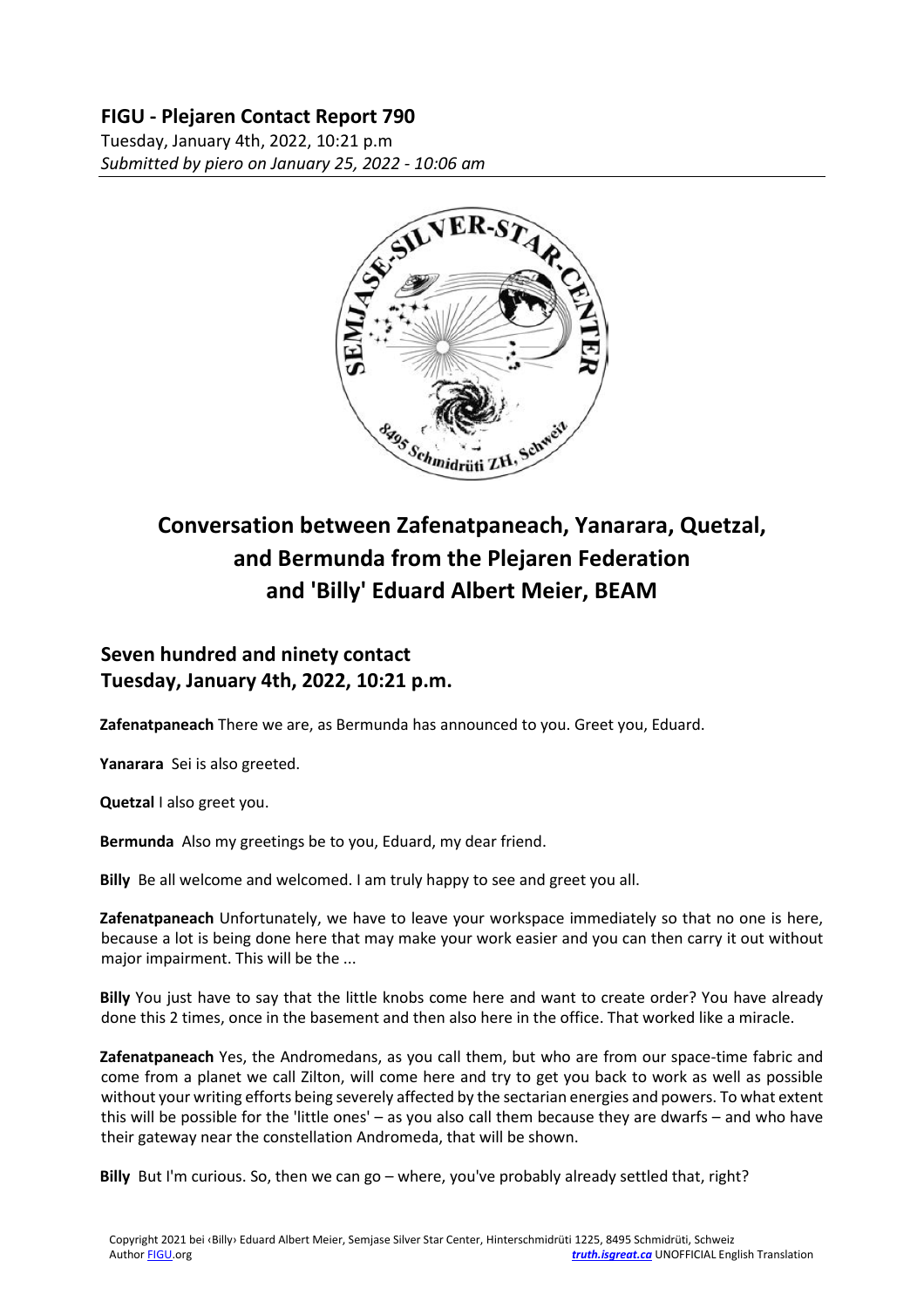**Yanarara** Right, and we can continue to talk.

**Billy** That's good, then – Ah, there we are. – But that went quickly, and you have us all at the same time – How long do the knobs take for their work?

**Bermunda** That will prove to be the case. They will inform us when they have done their job. Then I want to inform you now about what has happened in the year 2021 in the growth of the earth's population. The result of the last year has not changed much, but according to our very precise clarifications of the registration has come to a total of the earth's population of 9'248'028'002.

**Billy** There really isn't much difference to what was last year, it wasn't much more than last year.

**Bermunda** Yes, Florena had already told me that, as well as that she would only be able to do so on 23 January 2021 after the Conversation came back again and told you that she had forgotten to tell you the total number of the earth's population.

**Billy** I remember that, and I know that I wrote it down afterwards at the bottom of the contact report. I don't remember how many it was, but only that according to the new totals you mentioned earlier, it must be less than 100 million.

**Bermunda** Yes, I remember the values I received from Florena, they were at 9'154'049'012 as she told me. Moreover, I want to tell you that I have looked around a little in the near future and learned that once again your efforts will be acted against, because French President Macron, as a proponent of nuclear power, will not willingly indulge in the dismantling of nuclear power plants, because in a few weeks he will advocate the opposite. Not only is he an advocate of nuclear energy, he is also willing to continue to maintain electrical energy in France through the operation of nuclear power plants.

**Billy** Unfortunately, I had also forgotten to bring up in a conversation and to mention what Florena said later after the official conversation, so that no data was published in this regard. The Corona stuff has made everything seem less important. In addition, Ptaah was already absent, and because he usually gave the data of the total population of the earthly humanity at the first conversation at the beginning of the year in January, which was not the case for 2020 and for this year, everything was forgotten. As far as the French president is concerned about nuclear power plants, his decision will probably be as you say, because nothing else can be expected from the megalomaniac and irresponsible man who thinks only for himself and for his profit and power. That's all we need to talk about. But as far as the nuclear power plants themselves are concerned, they are not only harmful to the whole of nature and thus to fauna and flora, and also more dangerous than the greedy operators and the governments and advocates assume, which has proven itself in Chernobyl and Fukushima continues to threaten in the future, especially ...

**Bermunda** This is as you say, but you know that you should remain silent about it. And that with Ptaah was obviously the case, as you say.

**Billy** Yes, it was so, and that I should remain silent about what the future holds, especially in terms of ..., that's also clear to me. But I can probably say that the future for terrestrial humanity does not look bright, because the earth is increasingly defending itself against human machinations. So it has been increasing for quite some time and in the coming time, but especially in a few days and weeks, as the earth rises in its woe and will make itself felt by natural disasters. Huge storms are already breaking over the earth, as well as snowstorms in areas that usually have no or very rare snowfall. Earthquakes will multiply everywhere, and the world will also be hit and affected in a short time when a submarine volcano breaks out in the Pacific and a tsunami will hit large parts of the earth. However, floods will not only be caused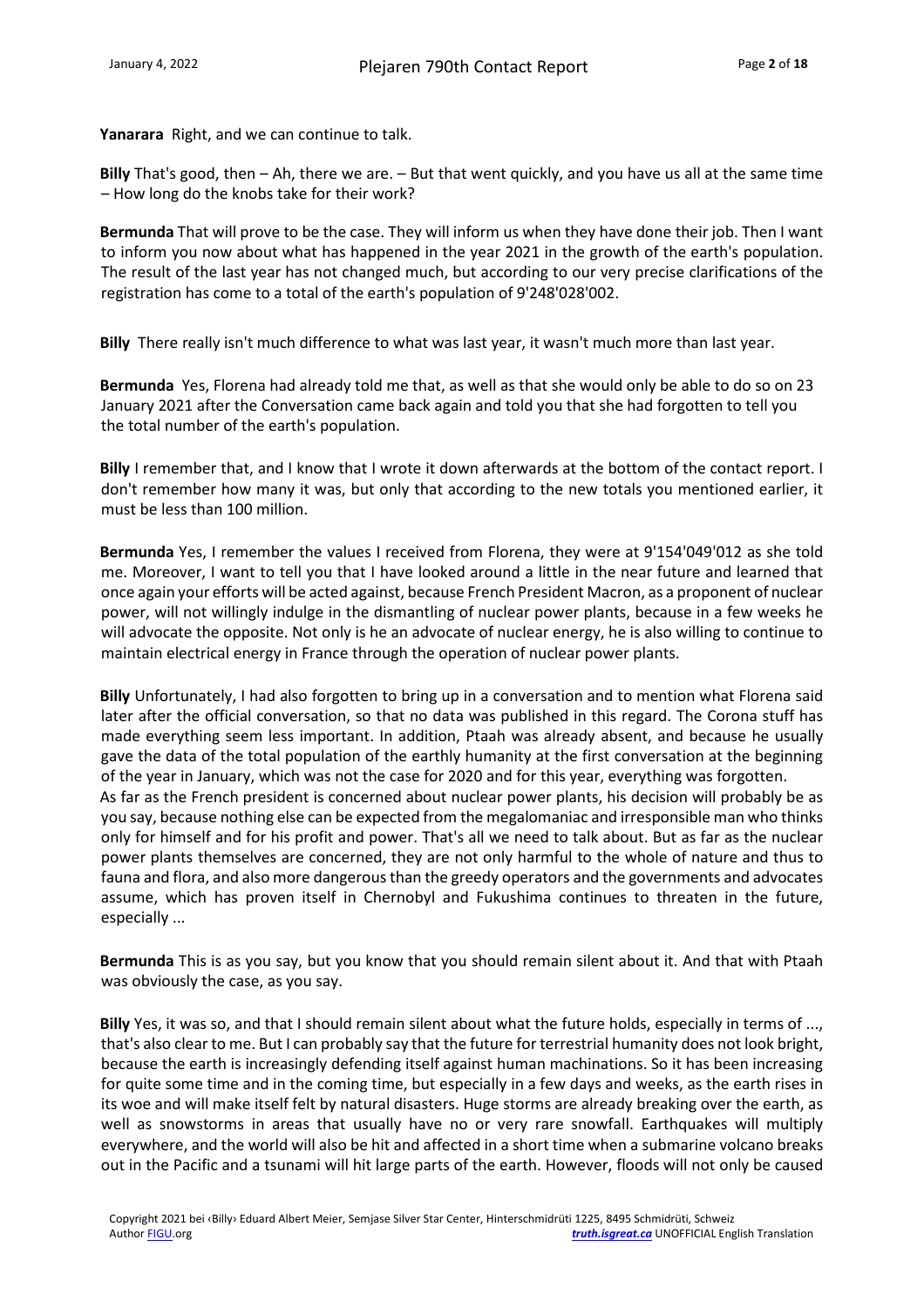by this long-threatening submarine volcanic eruption, but also by torrential weather, by overflowing the waters of lakes, reservoirs, rivers and streams. And there will also be great conflagrations, as well as more and more huge forest areas will be cut down and cleared and pass away in primeval fires, while large parts of the cities sink more and more into the haze of exhaust fumes and poison clouds. Many people will die because more and more murders will happen, this from jealousy, from disputes, inheritances, hatred, fear, bad family, marital or other conditions, in addition to uprisings and wars that are instigated, not infrequently because the power-hungry rulers of various countries interfere in the hands of foreign states. And so acts of war will threaten again, including the nonsense of NATO, which wants to include in its "club" those who border Russia by all means in order to bring their power bloc as close as possible to the borders of the nonsensical, stupid and invented enemy Russia. This happens officially and is tolerated and even advocated by the world public, because among many earthlings there is simply an aversion and prejudice against Russia, which have not been eliminated since time immemorial and no one knows how this hearth of enmity against Russia and animosity came about in the first place. Everything goes back much further than the struggles, intrigues and the crisis in Galacia from 1907 to 1914, which made them so skeptical of relations between the Danube Monarchy and Russia that the process of development of the Ukrainian and Polish national movements in Galacia probably became so precarious that it ultimately led to the World War.

Well, the hatred and aversion as well as the prejudices against Russia are certainly much older and probably lead back to the Old Russian Empire, which emerged in 882 as a European part and was actually called 'Kievan Rus' and the capital 'Kiev', as is also the case in today's state of Ukraine. If I remember correctly the teachings of Sfath, kievan Rus, the oldest East Slavic state, was founded in 882 to about 1240 by the warlike traders, who were actually Normans or Varangians or Vikings and also Swedes. The whole thing is said to have taken place under the patronage of Rjurik or something. The Viking merchants were warlike; they came across the Baltic Sea and traveled as far as Byzantium or as far as Constantinople and today's Istanbul in Turkey. Eventually, the Viking merchants mixed with the native Slavs, after which the Old Russian Empire became valid from 882 and included the west of the wooded country, i.e. today's Belarus and the north of Ukraine. This is what I know from Sfath about the emergence of Russia, but it does not say where the real hatred, rejection and prejudice against Russia comes from. It may be that the crisis in Galacia was the origin – perhaps – but to fathom this is probably not only impossible, but, if you look at it correctly, then such hatred, rejection and all the prejudices against Russia are nothing more than sheer idiocy. What can the people of Russia do today to ensure that their ancestors were – if at all – decisively involved in a world war rolling over the earth? A lot of stupid people in the West, mainly in practically all states of Europe and the USA, seem to be complete idiots, just those who think they are better than their neighbour, who in this case is Russian or president of Russia. Mainly he is attacked full of hatred, prejudice and rejection, while all those good-for-nothings of the rulers of all other states on earth, who create mischief for the people, are cheered up into heaven by a pathologically stupid part of their peoples, although their incapable rulers bring them more mischief than rulers can ever do for the time of their office. The best example of this has become apparent since the rampage of the corona epidemic, namely how incapable of governing is that part of the rulers of all countries who could not order and enforce the right thing to prevent the pandemic, just as all the time since then and today and tomorrow what should not be done is done. But if a person is stupid and therefore not capable of logical, understanding and reasonable thinking, then rightly wonders why such persons are elected to a government post at all? Is it the case that even the voters of logical, understanding and reasonable thinking are not capable and therefore stupid?

While the environment continues to be destroyed more and more by agriculture, rather than cared for and commercially operated, more and more herbicides are being applied to the environment and destroying and poisoning them even more than has happened so far and since ancient times.

Much of the wild is already so damaged by the application of selective and total herbicides and other chemical poisons that many plants have been exterminated and cannot grow back, although they are – even if they are weeds – natural necessity. The herbicides are so-called 'plant protection products', but in reality they are used against weeds. The selective toxin has a specific effect against certain genera and species, while total herbicides have a devastating effect on all plants. But there are also the insecticides,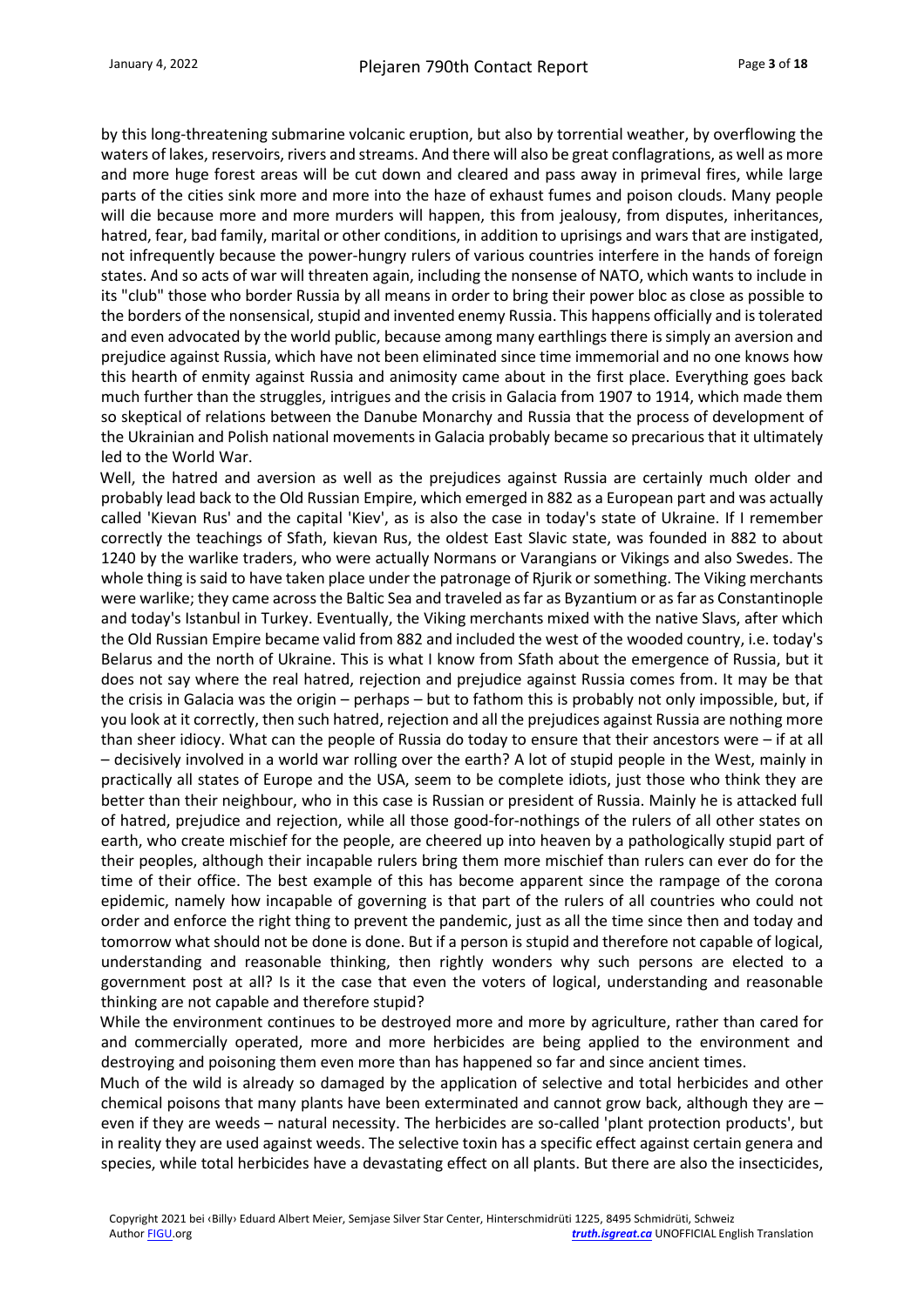i.e. toxins that are used to destroy insects, and then there are the fungicides, which prevent fungal infestation. Finally, the term pesticide should be mentioned, which is actually a collective name and is used for poisonous agents that kill and exterminate unwanted organisms – i.e. insects, fungi and so-called weeds – whereby nature is so unnaturally affected that all organisms are exterminated, although these are vital for the proper existence of nature. However, all this is not understood either by the scientists or by the poison producers, neither by the farmers nor by the professional poison spreaders and other poison users, consequently these toxins continue to be used and applied carelessly, which ultimately eradicates and destroys everything. It is only about the money that is 'earned' with it, because the whole thing is a trillion-dollar business, whereby the poison manufacturer corporations and the poison users, such as the farmers and nurseries as well as private individuals stupidly and stupidly enrich themselves. And that they destroy the natural life of the earth and also their own habitat with their use and their actions, that does not matter to them, because they do not think for one iota of the consequences of their actions. This is also the case for those who use biocides, because these are poisons that –stupidly for humans – fight, kill and exterminate harmful organisms. Although they are not used to treat living food crops, they still destroy just as vital organisms of nature as pesticides of all kinds, i.e. herbicides, insecticides and fungicides, must therefore be refrained from.

Organic cultivation of food requires that antibodies for the control of food pests of all kinds must also be of a biological nature, as nature pretends. In fact, it has not given any chemical toxins for the natural control of natural foods. On the contrary, it has created purely natural substances consisting of plants, insects and other repellents, etc., which repel, combat and destroy foreign harmful invaders and parasites, etc., without harming the crop or the entire environment or even the environment.

With the growth of today's very exuberant overpopulation, pesticide production followed suit. Countless factories and pesticide manufacturing companies have adapted to this, so today the world is flooded by their products and destroyed faster and faster so hostile to life that it is already foreseeable that one day the planet will no longer bear life. And this will inevitably happen if the whole thing is not finally counteracted. First and foremost, this means that a controlled birth stop and effective birth control must be taken worldwide, because everything can be improved by the disappearance of the basic evil – overpopulation.

The great evil of all the destruction of the earth and its environment is the mass of humanity, because it is the origin of the extinction of the natural life form world, i.e. the plants and living beings that move themselves – everything that creeps and flies – and it is to blame for the exploitation of the earth and its nature as well as for the extinction of fauna and flora.

The mass of humanity is to blame for all the destruction of the environment and for the extinction of fauna and flora, for which the world is poisoned and rendered incapable of life by pesticides. This in addition to the fact that everything is done and carried out commercially as a result of greed for money, whereby not only the companies and corporations of all kinds, the farmers, nurseries, etc. and countless private individuals and many other environmental destroyers do everything to make life on planet Earth impossible.

The forests are massively exploited and destroyed, like the fields and waters of all kinds, even the mountains and the underground of the earth itself; they are destroyed and mixed with rubbish, which not only makes the natural creatures miserable, but also the people themselves become poisoned, suffering and sick without salvation.

To a large extent, much has already been poisoned and destroyed almost irrevocably and the animal world and bird life, as well as much of the animal, the insect world and in general everything of the wild in parts of the world have already been completely exterminated up to 80 percent. And speaking of animals, it must also be said that, despite animal welfare law, catastrophic conditions prevail in many places in commercial animal husbandry, among private animal keepers and in animal research institutes for medical development, etc., and the animals and many poultry, animals and other living beings live in horrible conditions until slaughter – if they do not first creep miserably under hellish pain, which does not matter to the completely unscrupulous animal husbandry operators, who do not have the slightest feeling towards the suffering animals. With the animal transports it does not look better, because very often the animals are so crammed together in the transporters – as in the facilities in which they are bred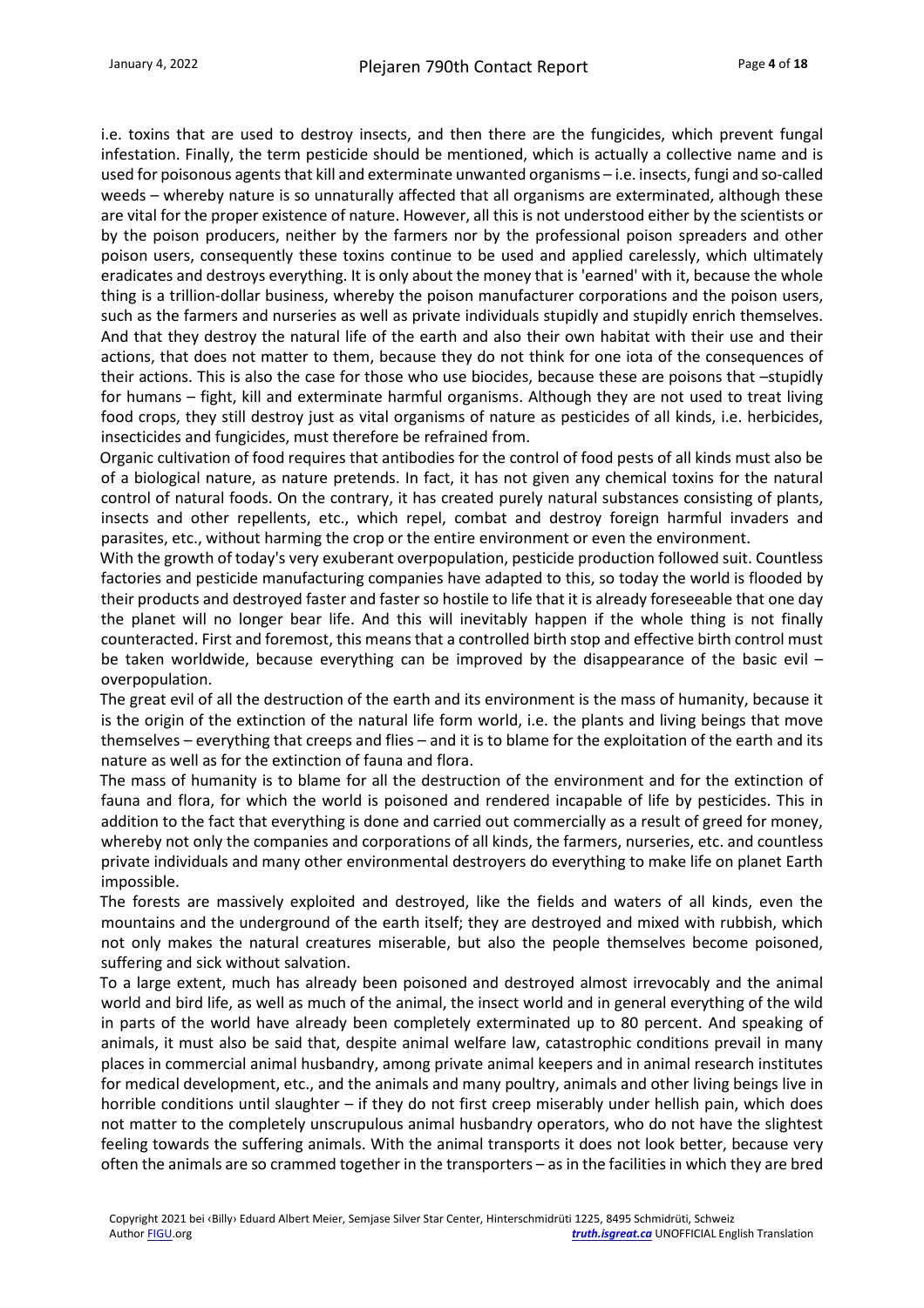– and creep just as miserable, whereby others are often still tormented by thirst, which therefore often makes them furious.

It is not enough to say what has been said, because there are many other things that should be said, but there would be no end to everything, so I just want to point out briefly that.B, for example, arms deliveries from arms-producing countries – such as Switzerland, France, Germany, England, Russia and the USA – are delivered to states that use them to wage war and chastise and oppress their own people by force of arms, in addition to attacking neighbouring countries and subjugating them in a warlike manner. This is the same as NATO does, only in a different framework, e.B. in the same way as it recruits members and expands in such a way that it wants to include Russia through NATO member states with this international mercenary war organization and thus force it down. But you want to say something, Yanarara.

**Yanarara** Yes. What you said about NATO, we Plejaren see nothing good in this organization and also an international army of mercenaries that is organized and remunerated by the state. Just as on Earth mercenary troops of various private mercenary companies in various states allow many people of the civilian population to murder unscrupulously, sexually abuse women and even kill children, so do many NATO mercenaries. In this respect, these are no better than the degenerate mercenaries of the private mercenary companies, as we have found out on several occasions during their missions and can see again and again. We are actually witnessing horrific events carried out by mercenaries who present themselves as supreme masters of the respective state and know no limits to their reprehensible actions, which will also be the case in the future, because this mercenary system is allowed. The French Foreign Legion is also part of it, because it is probably military and state-organized, but it is nothing more than a mercenary army that has members from all over the world. Even where NATO troops or other foreign or domestic military are already murderous, private mercenary troops are represented and, along with the others, do their mischief. However, all this is concealed from the public, and journalists who watch and witness everything and do not remain silent about it are murdered by the mercenaries, by the mercenaries of the private companies, as well as by the mercenaries of NATO and the official military.

What I have to report further, however, refers only briefly to the fact that unfortunately, despite our efforts, we could not do much against the energies that affect you so much in your work that it has become almost impossible for you to do your work on the computer. The fact that you have nevertheless laboriously and time-consumingly retrieved and also written down the conversation reports borders on the impossible. However, we now hope that some things can be done, that you can work again to some extent without continuing to be severely impaired.

**Zafenatpaneach** Exactly, it will be the case that the Ziltonians can do a lot with their intervention, that your work will be facilitated in the future, because they are very knowledgeable in such energies and forces in order to be able to paralyze them to a large extent. But they do not want to say that they will succeed in everything perfectly, but at least in such a way that you can work in the future without too bad disturbances and interventions of foreign energies and forces. They have already proven this several times when the unpleasantness in the attic of the center and in your workroom arose, which caused you evil damage and even psychologically affected you, but this has disappeared over time, when the Ziltoner had clarified and neutralized everything.

**Billy** Yes, I still remember that well. Engelbert ran up into the attic often enough at night with the loaded Winchester to see what was right. However, the riot always stopped as soon as it appeared at the top. I also don't forget what happened in my office, which has only given rise to suspicions against me that I ... Fortunately, however, everything has cleared up over time and proved that the sectarian energies and forces were the culprits who were the first victims of Semyaze in ... Wise attacked, then Marcel in similar evil ... Wise, even falling down and breaking a rib. Hans Benz and Engelbert were the next victims, and then there were also Maria, Amata, Margreth and Olga, some of whom were ... Applications have even been addressed, but others in different ways ... Attacks suffered. Elsi Moser also had the same experience, became completely confused and began to go into debt until I had to take away the administration of the SSSC from her and from then on do everything myself. She then went to France,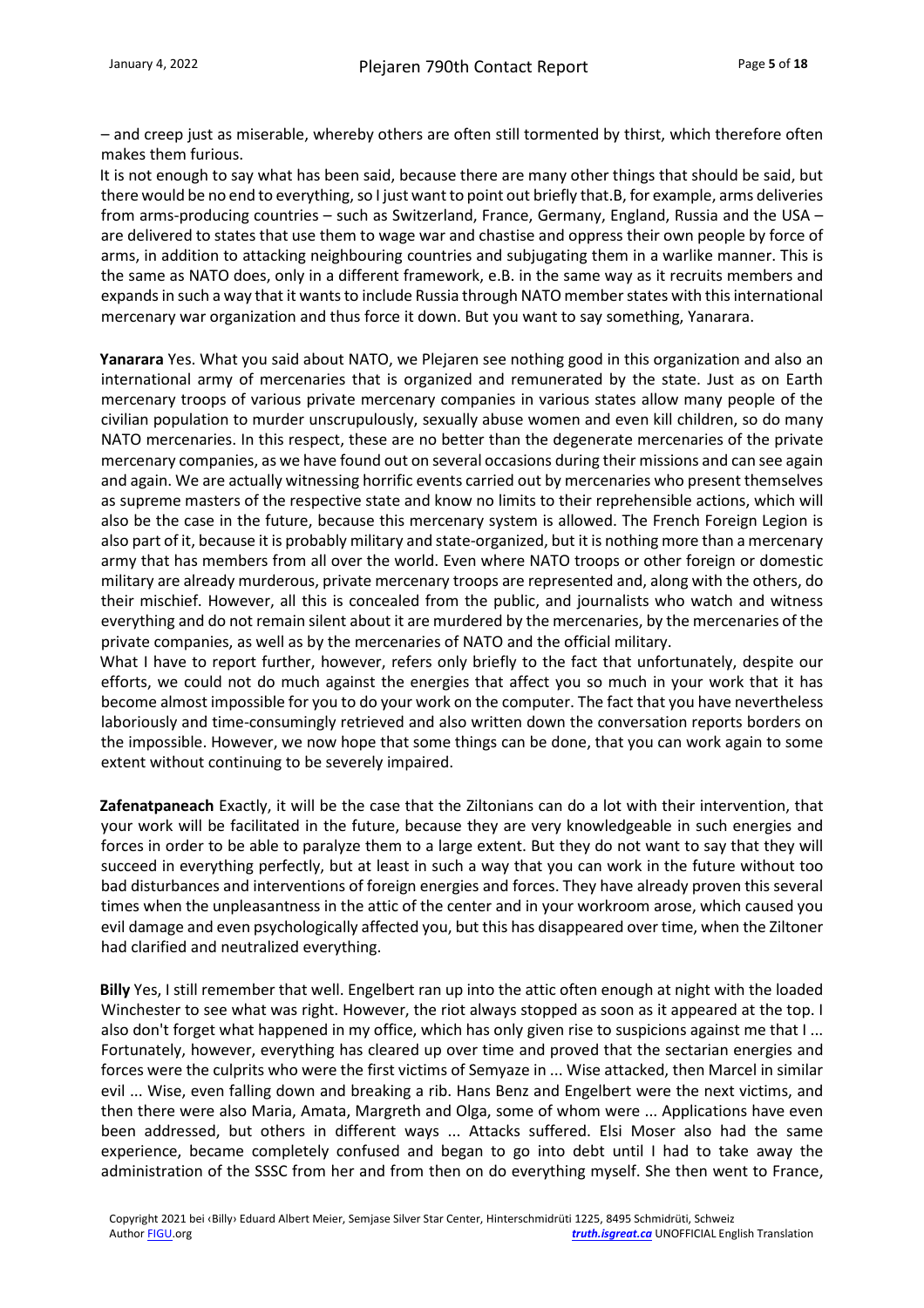but sought contact with me again through Olga, apologized to Olga and wanted to see me in person when she was lying in a hospital bed somewhere in Lucerne. However, she died before we could see each other in person again. Amata asked me one day to St. Gallen, where Jacobus drove me with his VW, where she apologized. Margreth apologized in Wallisellen, like others, but they demanded that I remain silent about the matter, precisely because they were afraid that they would be denounced as crazy and such. Professor Hans Bender was horrified when this happened to him and never entered my office again. He was alone in the office when it happened because I was in the side office, and he then left and never came back to Hinterschmidrüti. He phoned me again, then I heard nothing more from him. The men and other women were also silent about their experience of the ... Attacks in my office, also Maria the ...

**Bermunda** We know all this because Semjase and Ptaah had informed us about it, but they also mentioned that ... Apparently, you didn't know this, and Ptaah ordered that we shouldn't talk to you about it because he didn't see anything good coming for your mental health.

**Billy** ... No, I really didn't know that, because apparently behind my back as a result of the hatred against me, by ..., and also in more recent times by ... as well as by ..., as well as under the direction of ... all exploited and ... But Ptaah is worried about me, that's not good. I don't let myself be psychologically destroyed as quickly as it is ... done. My psyche is fine again, so I have no problems with the fact that I now know what was instigated behind my back, which was apparently arranged by DG. This person is obviously sick in the head and wants to stir up hatred against me by all means – including lies and judgment, etc.

**Bermunda** That was and probably is.

**Billy** But I wasn't told anything about it, although it would have been better if I had been informed, because then I could have eliminated everything through a clarifying conversation. Olga and Maria would certainly have helped, because they were also victims of the experience in my office, so with regard to the ... Aggressiveness, as well as the ... oral animation.

**Zafenatpaneach** Unfortunately, we did not consider that. There was a fear on our part that you would suffer a mental breakdown again, as happened when Semjase ...

**Billy** All right, you don't have to say it, the important thing is that it wasn't me who was the culprit, but the sectarian energies and powers; but that took so long for people to find out for themselves. But when this happened, when they secretly broke into my office and experienced the same thing again, while I was verifiably in the March in Central Switzerland, they remained silent towards uninvolved people. So the same thing happened to them in my office when I was far away. But they were silent about it and got scared, which is why they finally left FIGU. They couldn't cope with the fact that the same thing was done to them when they were in the office without me. When they left the center and the FIGU, their conscience stirred that after years they apologized to me and told me what was real. But then it was already the case that damage had been done, because various people – especially the brothers ... and those who could win them over for their bad deeds and their lies, did a lot of negative things all over the world with adopted and sealed lies. This is precisely because with the advent of the Internet they were able to spread their lies, as it was also ... ... afterwards and probably still does today. Well, and because all those affected – who had experiences in my office, precisely through the sectarian energies and powers through which they ... attacked and even partially addressed – just kept silent and did not want to ridicule themselves and did not want to be insulted as liars etc. in front of everyone else, they left the FIGU. But over time, they became remorseful and apologized to me, all of them.

**Yanarara** You should not openly call a spade a spade, because antagonists are always ready to accuse you and slander you without clarifying the matter, as would be required by those who accuse you of injustice.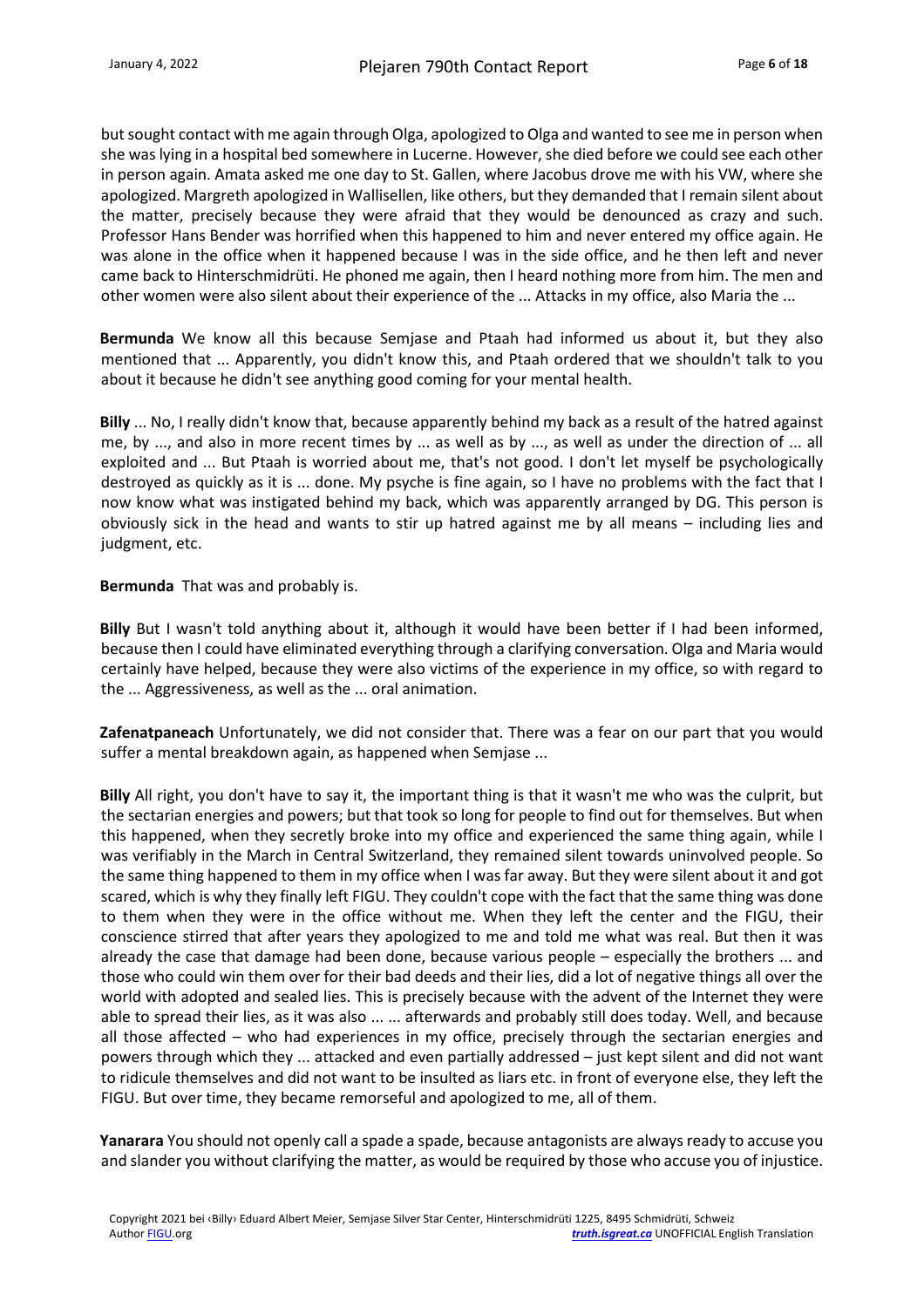In order to really fathom the truth and not simply believe it from hearsay as such, it takes more than the hatred of you and the lies that are supposed to harm you. But hatred and lies are more powerful among people on earth than reality and its truth, and this is even the case with the judiciary, which tends to innocent ness, advantage, benefit and victory in a false persuasion of the really guilty. And that you were also disadvantaged in this regard and everything was decided to your detriment, this unfortunately also happened in your inner family, where ..., you ... accused of how you are us with the ... haste. Unfortunately, none of the people – not even Semjase – has been open about these ... Incidents spoken into your workspace, so there is nothing in writing. But maybe it's a good thing, because you will probably be ... suspected, insulted and attacked, but ... However, it is probably the character nature of these persons or their individual character of their acquired bad qualities that they express in their will and actions. This is the decisive case for all those whom I have personally analyzed in character, e.B. in a decisive place as a hateful agitator DG, as well as the person responsible for everything ..., then also ... and...

**Billy** Yes, you're probably right, but let's leave it at that, because I think anyway that I'm just putting dots on what we've talked about in more detail – even for those I've named in the context of evil. That will certainly be the best, because I don't think you should say too much about it anyway, and I also think that the whole thing is not understood anyway by people who do not have a closer insight into the matter, so they deny events as they happened. On the other hand, however, it is certainly also the case that it does not want to be understood that such a thing arises at all, or that it cannot be coped with personally, which even Professor Hans Bender was not able to do, who nevertheless dealt parapsychologically with such phenomena, which he could not cope with when they happened to him in my office himself. He left and never came back, and what he could hear about himself was that he phoned me and said that the experience in my office had been too much for him, and that as a 'professional' he could not cope with it. The whole thing is just something different than when he notices in other people and is told something about what he has experienced himself. After that, there was only one more telephone call when a woman instead of Hans Bender addressed a short telephone call to me, during which it was said that he, Hans Bender, would no longer set foot in the center and never again in my office, because what he had experienced was the most monstrous thing he had ever experienced. Various others did the same thing, even though they lived here in the center, even after the nodules were here and the haunting actually stopped, which was only in the 1990s, after ... ... sang and soundlessly simply ran away and from then on from abroad did unpleasant things against the FIGU members and against me with lies slanderously.

**Zafenatpaneach** Since you will do well if you do not name names and replace everything with dots that refers to certain people in this context.

**Billy** You can probably say that out loud, and it's probably to be silent about who it really concerns. After all, many other things have been concealed from time immemorial to the present day.

#### **Zafenatpaneach** What do you mean by that?

**Billy** Oh, just like that.

**Quetzal** I know you better than Zafenatpaneach, because you're thinking of something specific, otherwise you wouldn't mention it.

**Billy** You also notice everything. – – Actually, it was just a thought, because I thought of various writers when I was 'silent'.

**Bermunda** But what is the connection between this? I really don't understand that?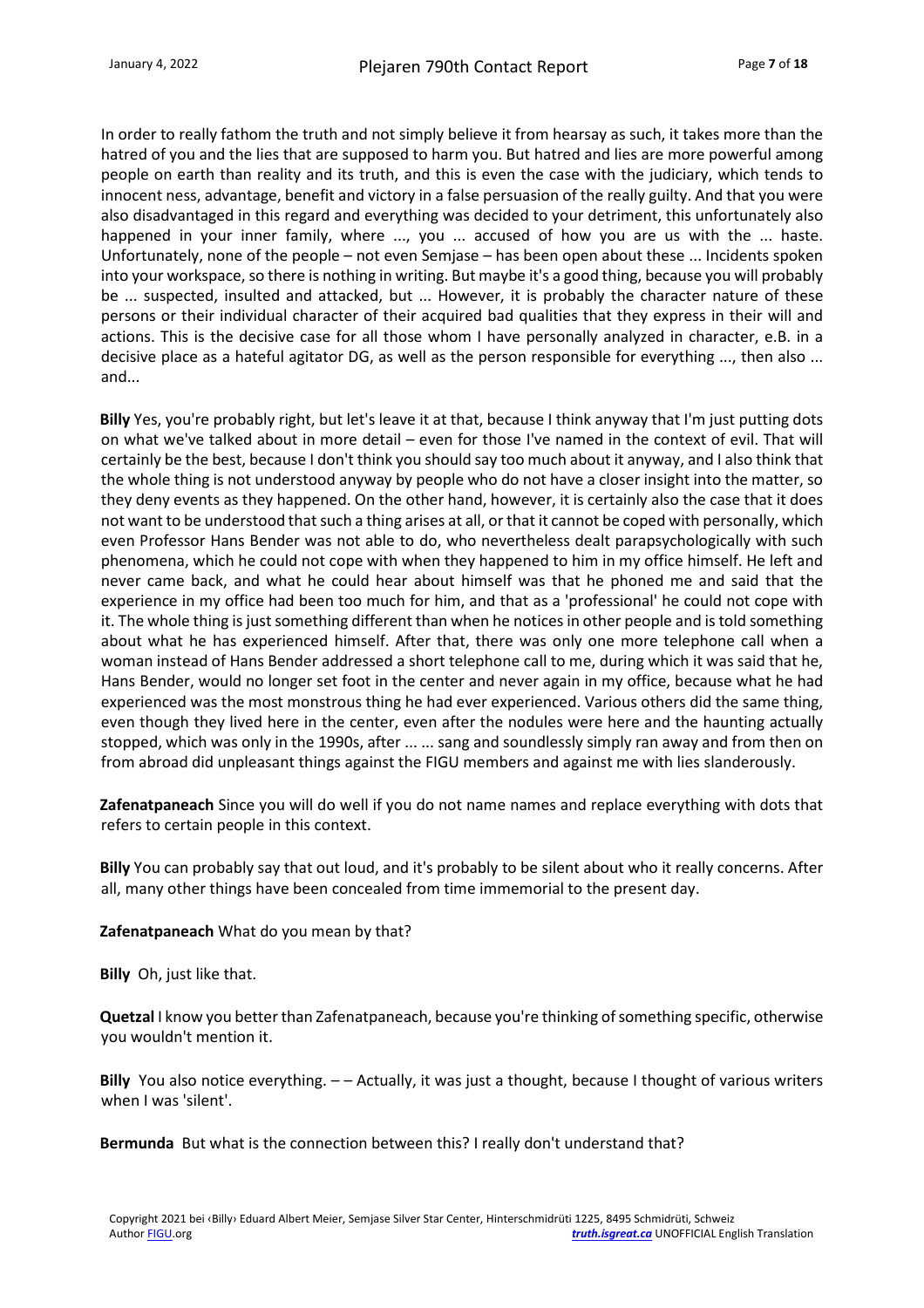**Billy** Weil they also kept silent about the fact that they used certain sources that were not normal.

**Bermunda** I certainly don't understand that, because what you're trying to say is a mystery to me?

**Billy** In and of itself, it's not that important, but sometimes certain things go through my mind when I digress and compare something else. In this case, it was the great writers, who were often only great with their works, because they were inspired by their dreams, which they granted themselves with hemp.

#### **Bermunda** ? ? What is that all about?

**Billy** Some great writers were silent about the fact that they only wrote good works because they were inspired by the indulgence of cannabis. This is actually the Latin word for hemp, and is used worldwide for a THC-containing (Erkl. Lexicon: Tetrahydrocannabinol; which, depending on the country, falls under its narcotics laws) and usually uses pressed hemp product, which is more precisely obtained from the female hemp plant as 'resin', which is commonly simply called hashish and has well over 500 different components and about 60 cannabinoids. The whole thing is obtained from dried flowers as well as from resin-covered hemp leaves, which have a lot of THC, as well as other hemp substances, so-called cannabinoids. They also have CBD (Erkl. Lexicon: non-psychoactive ingredient of the hemp plant), which does not fall under addictive substance laws.

**Bermunda** You say that the great writers on earth ...

**Billy** Yes, many big names of such people have already been mentioned by Sfath. They took hashish and other psychotropic drugs to write big books or otherwise be great with what they 'proclaimed' and said to the world. So were e.B. sizes like..., and ... but as well as ... and in more recent times ... and also ..., as well as sizes such as e.B. ... etc., which were enabled by drugs to write great book works. Also, many of them wrote various works under pseudonyms – namely women and men – of which it has never been known to this day that they were really well-known writers, but otherwise under pseudonyms wrote things, pamphlets, letters, brochures and even books that they were never allowed to mark with their real names, because otherwise they would have been 'sold' to the peoples – or would be, if they do it today or tomorrow, as is being done.

Various authors who are very well-known in the literary world have repeatedly published and publish books, letters, diatribes, mocking writings and polemics of all kinds under foreign names – i.e. under pseudonyms. So far, they have even written and published letters, writings and books that were special pornographic literature that they were not allowed to mark with their well-known name, otherwise they would have been discredited. This applies to both men and women, by well-known names, and I know of one person who used and continues to use around 180 pseudonyms to bring their true way of thinking to the earthlings. So it is still common practice today that this kind of action is taken, because some people do not want to keep what they think, drive and live for themselves, but share it with others who are of the same or similar sense.

**Quetzal** This is known to us, but this fact is effectively concealed from the public, because apparently the appearance of infallibility and impeccability is to be preserved – or must be preserved. This also applies to the whole that moves within the framework of faith, without distinction, which results in every religion and religious orientation, as we know from clarifications. In all religions, it is vehemently and emphatically concealed what actually emerges in the background – mainly in sexual relations in the adult sector and with regard to pedophilia, i.e. recurring strong sexual acts and compulsions or even behaviors involving children of all ages, even up to infants of both sexes. However, adults are also affected, with many having to remain silent and not being able to talk about it, because otherwise they would lose a lot and even lose their lives. We make the observation again and again that quite often religious leaders and religious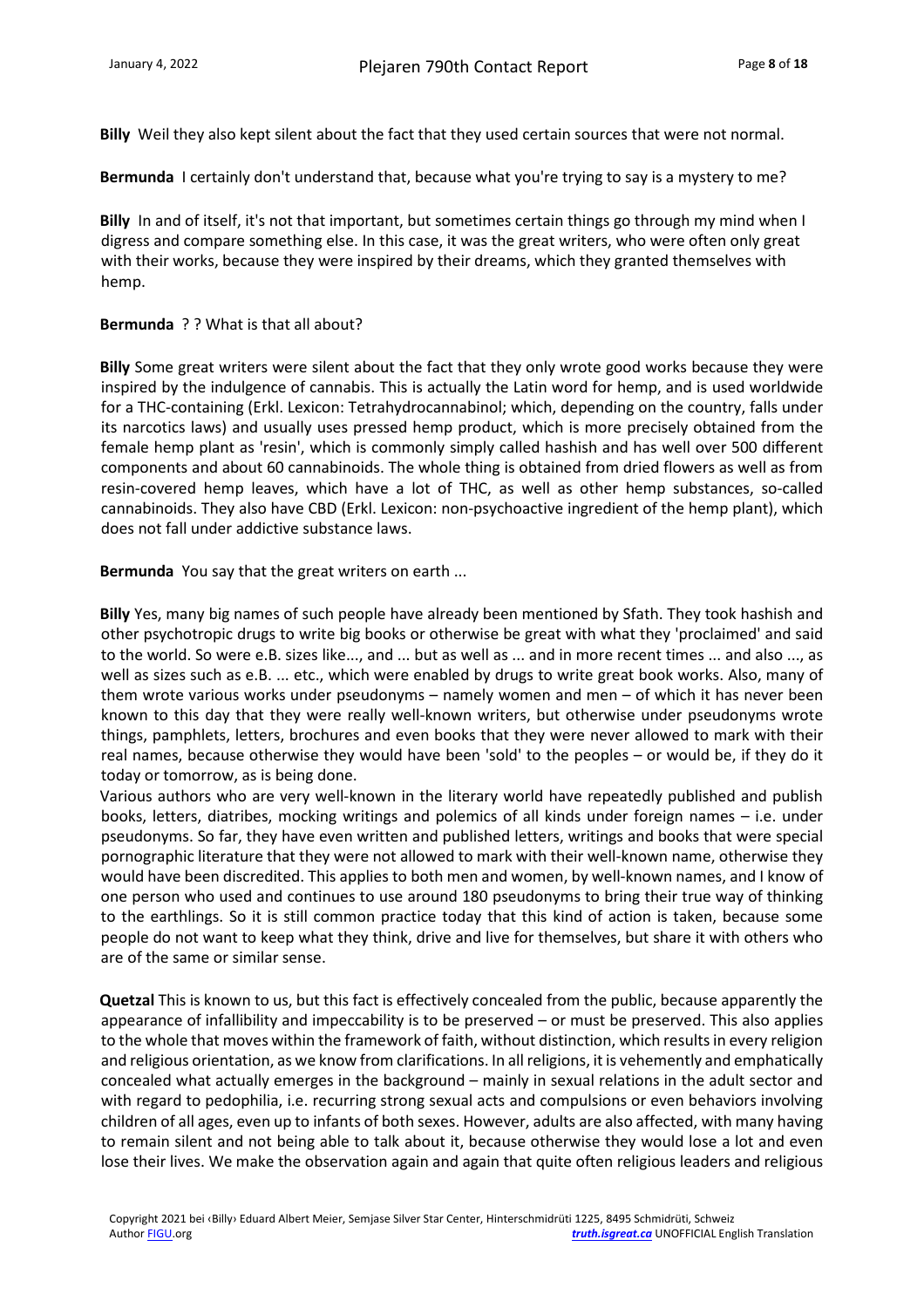teachers probably officially adhere to the 'order of faith', but really only officially, because by the way they are secretly so devoted to sexual pleasure, as well as the majority of humanity. Even various married people, as well as unmarried religious leaders and religious teachers, are no exception in this respect, because many of them – men and women alike – are not afraid to secretly live out their sexual needs with their peers or with religious believers. We are even aware of secret births among women prescribed by religion, such as the 'disposal' of such birth creatures, as well as observations of pedophilia in both sexes of religious teachers and religious leaderships.

**Billy** By the religious leaders you probably mean the superiors or bonzes of the religions, and with the religious teachers those who, as preachers and proclaimers of religion, look after their shepherds of faith, who are called differently in the various religions, such as.B in the case of Christians the 'clergyman' or pastor, priest and preacher, in Islam the prayer leader or the imam, Ayatollah, Caliph, Hojatoleslam and Mufti. However, in the case of the Jews, the rabbi or rabbi, but in Hinduism the guru. Buddhism, which is not a theistic religion, has a lama (lamas) who strives to offer the teachings.

But now I want to say something about pedophilia. This is controlled by recurrent, intense sexually arousing fantasies about children, but especially by corresponding drives or behaviors. In these get lost in young adolescents in a prepubescent phase, but especially adults of both sexes, but usually sexually abnormal men are at the forefront in this regard. Not only are they deviant, but they are also many years older than the children who are the target of their fantasies and behaviors.

Pedophilia is a form of paraphilia that, in addition to sexual abuse, is aimed primarily at harming children, up to and including their murder. Sexual assaults that affect children and usually harm them throughout their lives are very common. This, while elsewhere many sexual assaults and coercion etc. are simply fictitious – also with regard to adults – in order to take revenge and retribution for some reason, or to extort money, etc., as has become commonplace, especially in recent times, especially out of evil revenge and also because of the money that is hoped for as "damages".

Sexual guidelines are evaluated differently in Western cultures than in many Far Eastern or Oriental cultures, as pedophilia and general sexual activity, marriage and birth may be common in much younger years and thus much greater age differences between the sexual partners are accepted. Most pedophiles and rapists of women and men – which is less well known – are male, but there are actually female beings who sexually assault children as pedophiles, as well as their peers and men – which is also less well known, but actually occurs, albeit in a lesser way. Pedophilia can consist of little boys, girls, or both, but pedophiles prefer children of the opposite sex.

In many cases, the child knows the adults as a member of the family – which results in incest when it comes to pedophile action – a stepparent, a friend part or an authority figure, such as a teacher or other person of instruction or acquaintance, etc. Pedophiles can feel attracted in an exclusive form only to children – or even exclusively to adults, but pronounced, pedophilia refers only to the sexual abuse of children.

But there is also the criminal pedophile, which is associated with a comorbidity or with a concomitant disease, which manifests itself as a socio-hostile personality disorder associated with threats of violence. Often it also appears that the pedophilia victim is threatened that e.B. his toys will be destroyed or a pet belonging to him injured or killed, etc., if he will talk to someone about the pedophile abuse.

If the person is analyzed, who is morbid and thus chronically addicted to pedophilia, then it is recognized that there is usually a dependence coupled with depression, which often indicates a previous and as a child suffered family dysfunction. This usually indicates a personally experienced sexual abuse – or in the case of married couples in a further way also to conflicts in the marriage – which results in sexual aberrations, as well as pedophilia or other comorbid or accompanying disorders. These can be very diverse and go far beyond what is known to earthly science, which deals with the field of 'antisocial personality disorder', which is so psychologically profound in its basic features that it is all too often misunderstood by the 'experts'. Thus, many psychology scientists are not clear that the origin of the open and secret degeneration of man is often anchored in his childhood, such as panic, lie and slander attacks as well as sudden or long-lasting anxiety. But there are also other degenerations, such as .B. pathological theft, violence, hatred of people, things or situations, etc., a deficit of learning ability and attention,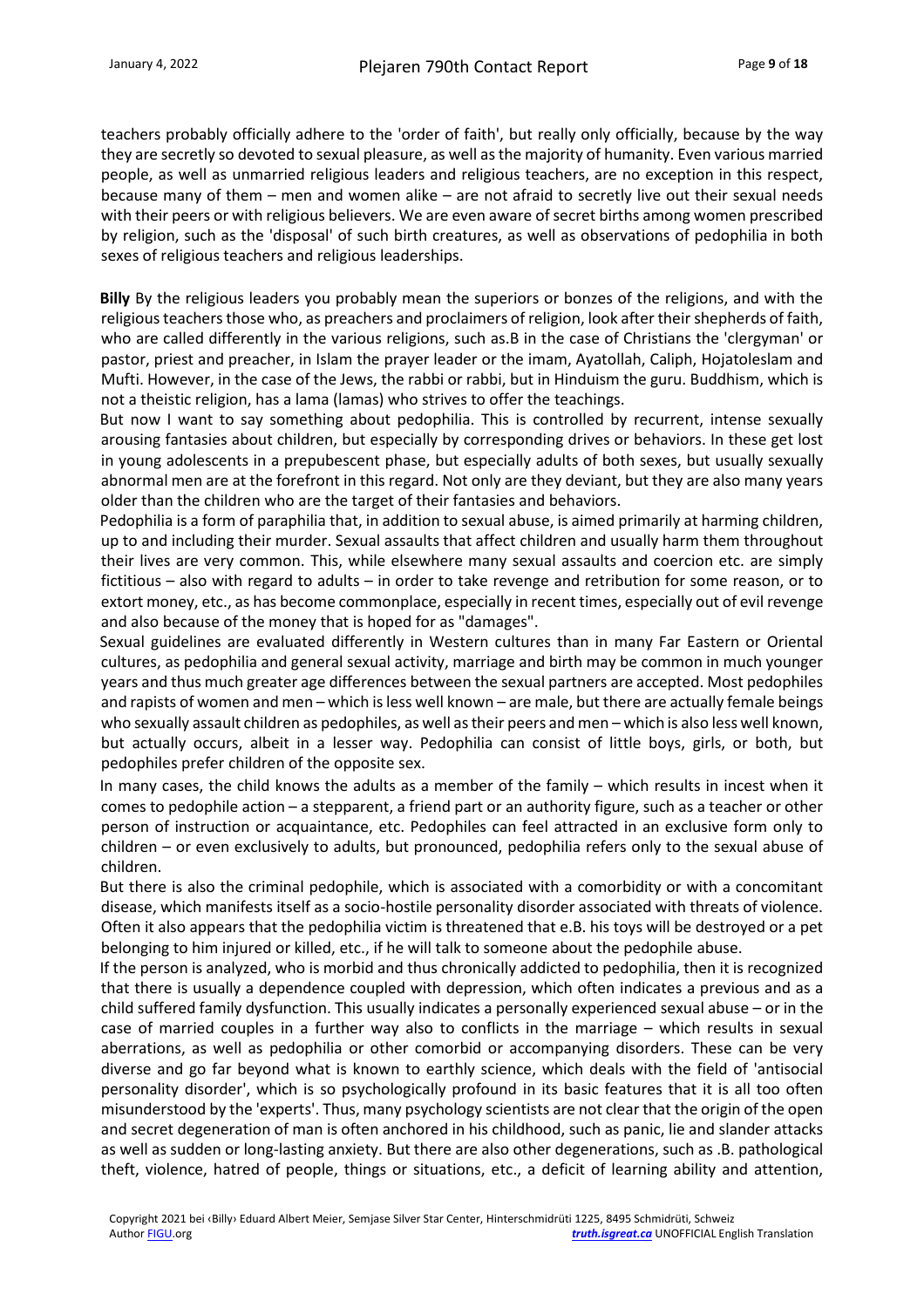hostility, up to post-traumatic states and hyperactivity, murder, mistrust, work shyness, lovelessness, hatred, tendency to addiction of various kinds, like many other aspects.

The truth that psychotic degeneration is often not recognized as such – especially not by so-called "professionals" who call themselves psychologists and believe they know everything and in this sense effectively misjudge psychological facts – makes many people become something wrong that they do not want to be.

Already from the 21st day after conception, the first forms of basic character are formed in the womb, namely through the action of the psychological influence of the pregnant woman, which develops after the birth of the child until the state of puberty that occurs. If impulses of a wrong psychological development already settle during pregnancy and after childbirth until the state of puberty or during this in the emerging character, then profound basic character traits are formed. These remain hidden, but immediately break through to the outside when a corresponding movement or flow from the world of thoughts and feelings occurs and causes these basic character traits into excitement and such turmoil that they become active, namely externally through words, actions and activities, etc., which triggers corresponding reactions – for better or for worse.

If, in the course of this time, especially during the puberty period, the whole thing in this regard is not cleansed and neutralized and brought to the state of balance of a person – if this is necessary, if wrongness has settled in the basic character – then the so-called 'gauntlet running through life' is announced, which means that panic, lying, slander attacks as well as sudden or long-lasting anxiety and other degeneration, such as pathological theft, violence and hatred of people, things and situations, etc., as well as a deficit of learning ability and attention, hostility, up to post-traumatic states and hyperactivity, murder, mistrust, work shyness, lovelessness, hatred, tendency to addiction of various kinds, as well as many other negative aspects come into their own.

If, however, man in his basic character is not burdened at all or only very little with the negative values mentioned, then he does not belong to the majority of humanity, but to a minority that is anxious to strive for peace, love, humanity and help among men and as a whole to peoples and all humanity and to preserve what has been achieved in this regard. This even when everything is very laborious and so far very little achieved and constantly endangered, because the majority of earthly humanity is still greedily focused on money and wealth, on possessions, violence, murder and manslaughter, selfishness in every conceivable relationship, on envy, advantage, on hatred, revenge, lies and slander. This is vehemently denied, but all this proves to be a fact as soon as a louse creeps over the liver of this majority of the earthlings, or if something else does not fit into their stuff, because then it immediately lets go of everything that lies dormant deep in its basic character – malice, revenge, hatred, violence, lies, slander, Murder and manslaughter. And if that is not enough, then there is still the military, which can 'create order' or launch a war by force of arms in order to enforce what lurks as a primordial degeneration in the depths of its own basic character unmanaged, uncensored and hidden as a real attitude like a bloodlusted predator, which hypocritically and cunningly waits to be able to strike out in a dog-like and deceitful way.

That's actually what I have to say, and what I learned, especially at Sfath almost 80 years ago, and have never forgotten. He was much more familiar with the human psyche than is the case with earthly psychologists, who consider themselves kings of their field, but know little in reality and truth.

**Quetzal** He was really very knowledgeable in this subject, which he also taught on Erra and was a master of this subject.

**Billy** I didn't know that though, because I never asked him about his training in this regard. That he was very largely educated was never a question for me, and after his departure I never met a person who was like him again.

**Quetzal** He was really extraordinary and also diversely educated.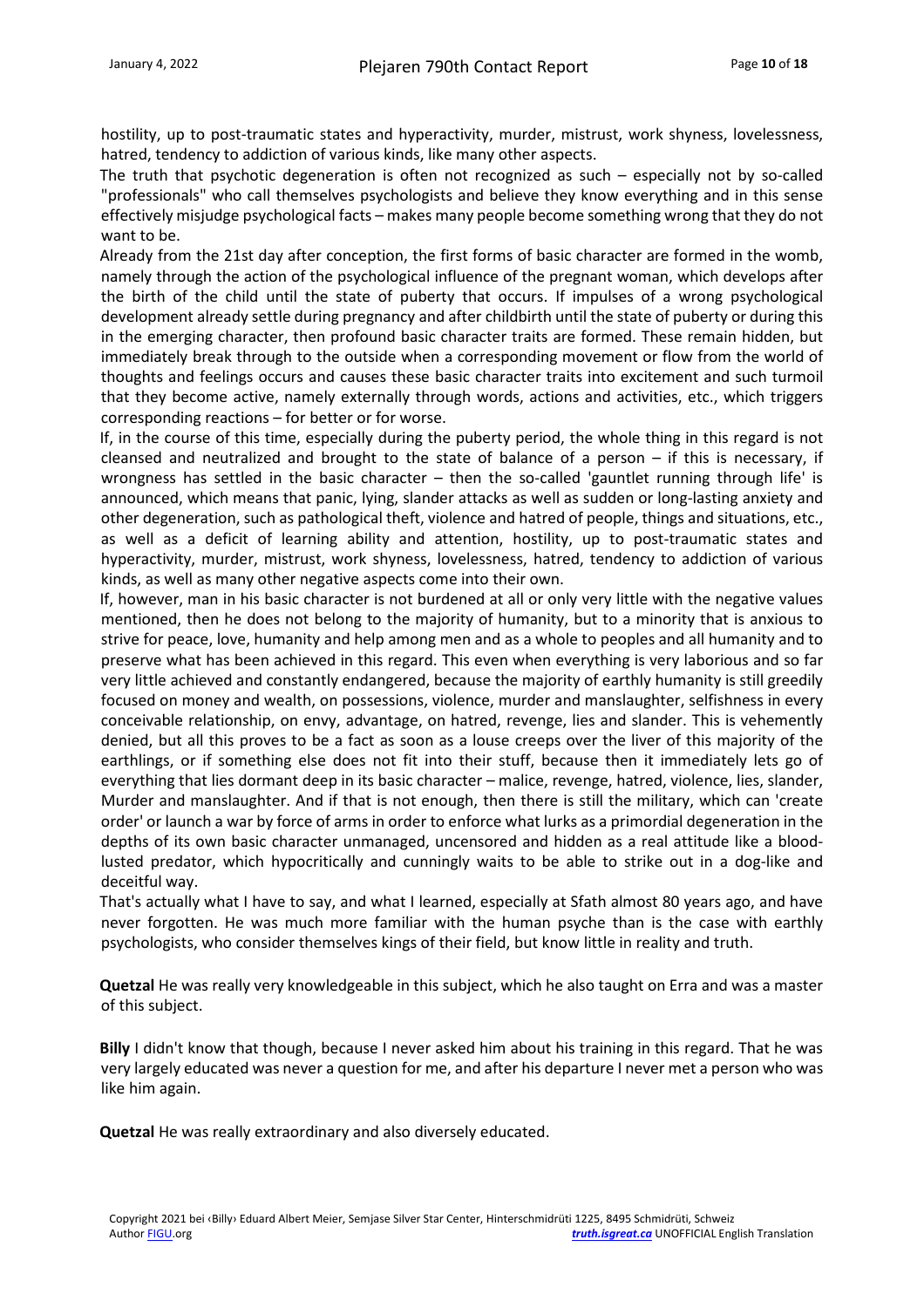**Billy** Then I can probably talk about something that has actually been talked about before, but that would still have to be discussed – right?

**Yanarara** Sure, you can also speak of something that has been talked about before, if something is not clear.

**Billy** Well, do any of you know about 'our' Charles Darwin, is that a term for any of you?

**Zafenatpaneach** Yes, that's what I was dealing with, I mean with this man and with what he claimed about the origin of man.

**Billy** And the rest of you, do you have any knowledge of this Darwin?

#### **Bermunda** No.

**Yanarara** Me neither.

**Billy** Then only Zafenatpaneach. – The thing is that in the 1940s, when we were in Germany in the Messel pit, Sfath explained to me that man on earth was never of chimpanzee origin, as Charles Darwin suspected and also claimed this to Sfath, although he did not officially name his conjecture theory, namely that man descended from apes – even if this is generally claimed. I have to say something more precise, namely what I learned from Sfath and what is something different from what is generally told. Although I will therefore also be attacked in this matter by Darwin theory fanatics without limits, but especially by scientists who have sworn to the results of molecular biology and defend their theory in this regard that they interpret them correctly – although they draw the wrong conclusions from the technically correct results. But that is the case, and it will remain so  $-$  as usual  $-$  for centuries until one day in the more distant future the truth comes to light, when the progress of technology will make it possible to effectively solve the mysteries of the past, by making it possible to return to its past reality. Until then, however, the Darwin theory of evolution will still be preserved and misinterpreted, especially because scientists see the results of molecular biology in the wrong way and therefore unfortunately misinterpret them. And it will be very, very long before the truth of reality will come to light – if at all.

According to Sfath – he knew Darwin personally – the man of the earth developed from a completely different line, namely from a being that lived about 47 million years ago and appeared on all continents of that time – if I may say so – but was different in its peculiarity of appearance and in its skin color as well as in certain organs. It was an animal that had a long tail, but already had 5 toes and 5 fingers. In the course of its evolution, the being lost its tail, which regressed, which lasted millions of years, but in the course of time or evolution the being then developed into a tailless living being, from which the prehistoric man emerged. This was already explained to me by Sfath in the 1940s, but in the 727th contact conversation it was already discussed with Ptaah and the following recording was added to the contact report, which I will put here again, because it shows the being in its skeleton form. It is necessary to point out the difference that the term ‹theory› has in science and in everyday language. In science, a ‹theory› means a reflection of a partial aspect of reality. The more closely the theory agrees with reality, the better the predictions of this very theory will be. In everyday parlance, we use the term ‹theory› rather contemptuously for something still immature that has little to do with reality. In science, theories that have often grown over decades allow far-reaching statements to be made about the nature of our world. What I want to say, however, refers to what Sfath found in the Messel pit in Germany and estimated an age of about 45 million years. A similar fossil was also found by our researchers, of which this photo was taken: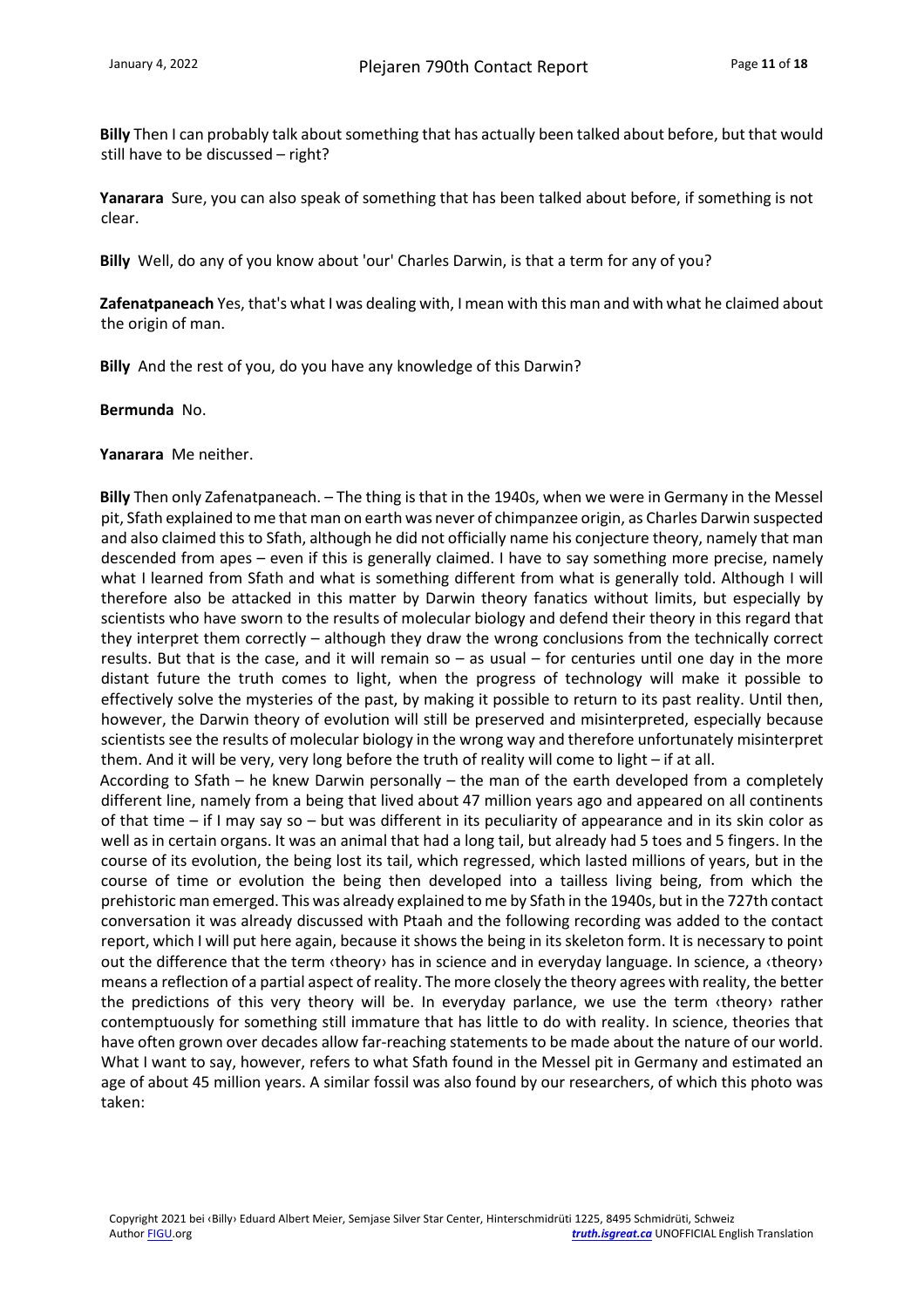

*Messel mine near Darmstadt, Where Sfath and I found a fossil from the Tertiary, Eocene era.*

Also, according to Sfath, the man of the earth not only emerged in Africa from the natural evolution of the planet, and he did not emigrate to the north on earth, as earthly science claims, but humans developed on the different continents almost simultaneously, if one can call the periods of about 800,000 years 'almost simultaneously'. They were clearly so-called primordial humans in different sizes, namely giants, who reached almost 4.50 meters, then the smallest, who were not even 60 centimeters tall, while in between all sizes occurred. They all descended from beings that existed in various similar forms about 45 million years ago, but which had been developing worldwide for about 90 million years in addition to the large apes, and thus next to the so-called 'great apes' of the earthling. Of these beings, the 1st genus then developed in the area of today's North Africa – where Egypt is today – for the first time as a primordial human, according to which the other 1st developed where Russia and Asia are today, but also everywhere on earth in many primeval countries. The 1st of these human beings appeared little more than 16 million years ago, as Sfath explained, about 13 to 14 million years earlier than earthly science estimates today and has found ancient skeletons. And these primordial humans were, according to our sense, man-eaters who sustained themselves as such, until a few decades ago, whereby they then also invented bloodthirsty gods and then offered them human sacrifices, etc. But for thousands of years they ate up their peers, who killed them in trades, sacrifices and also in enemy actions, which has been preserved to this day in individual cases, when in humans the ancient manner of man-eating can still break through. That this is the case, I have seen and experienced myself, when on the one hand I traveled the world with Sfath and was also with real man-eaters who killed and ate their enemies. On the other hand, I have seen and experienced that today's so-called 'civilized' in emergencies 'slaughtered' their weakest and ate up how others in their distress used the starved or otherwise fallen to death as food. But even today it still happens here and there that people are killed and eaten up when the old desire for it breaks through.

Charles Darwin is also said to have manipulated old chimpanzee bones to prove his theory of evolution, Sfath said at the time to prove his theory. Unfortunately, I do not know to what extent and what he did together, but I know from Sfath's explanation that another forger later appeared, a certain Charles Dawson, who about 30 years after Darwin's death found the so-called 'Piltdown-Man', the alleged 'early man' or his alleged fossil skull, which he actually falsified, as Darwin did with at least one of his finds, as Sfath explained.

In terms of evolutionary biology, the man of the earth is actually not a late bloomer among living beings, as is generally said by anthropologists, because he appeared at the latest about 90 million years ago and then about 47 million years ago as a precursor of the beings who ultimately developed into human beings, but who had 5 fingers and 5 toes very early in development. As a forerunner of humans, the 'great apes' and the actual ape beings, they developed the 'gripping tools' or the hands with five fingers quite early on. Of course, at that time living beings were not given a human form, but an animal form that developed over the course of millions of years into humans, just into earthlings, which then developed into a humanlike form for the first time 12 to 15 million years ago. So it cannot be said that man came into being 'only late' when the overall development of all living beings on planet Earth is taken into account. If my mind and reason reach so far that I see the 'very late' correctly and understand as anthropologists imagine,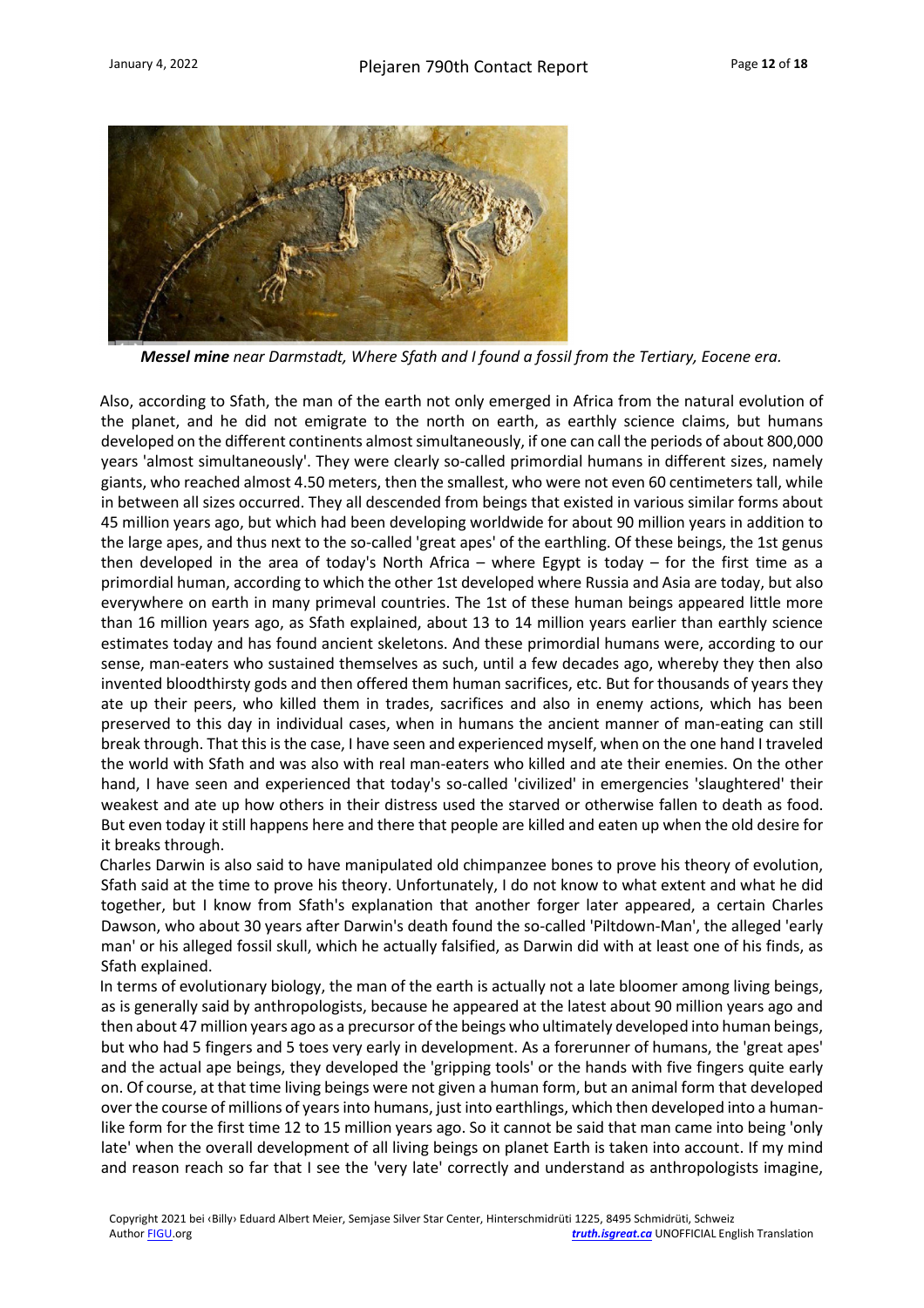then the emergence of terrestrial man is not to be started 'very late', if one takes into account that the emergence of the first living beings is to be dated about 3.8 to 4 billion years ago. These creatures were still tiny at that time and had to develop over long periods of time into what we call animal form, animals, feathered animals, other living beings and the like, which changed again over time, so the old life forms passed away, changed and new forms emerged. And this has happened since the beginning of life on earth, as it has remained so to this day and will remain so in the future. Also, many have been extinct since ancient times because living conditions have changed, or they have been eradicated by man as a result of his recklessness, self-aggrandizement and irresponsibility.

From a systematic point of view, man is a living being that has a spine that makes him more mobile in many ways, much more mobile than vertebrates and vertebrates in general, which, according to his genus or species, is far inferior to the spine human being and is incapable of handling, doing and carrying out the same as is possible for him through his vertebrate system. This, although the ape beings basically have more limbs than humans, they are beings that have nothing to do with humans, not even if certain monkey species with their genetic material almost come close to humans.

In addition, it is also given to man that, in addition to his spine, he is capable of the conscious evolutionary development of his physical movements – in contrast to the most diverse animals which as spine-bearing creatures are hardly or only to a minimum extent capable of doing so in this regard compared to humans – also has a conscious consciousness that enables him to use logic, to develop a mind and reason that allow him to act according to these high values. This includes above all and mainly conscious thinking and acting, thus also the invention, construction and use of all that he is able to produce in logic and reason. Man as a living being, who is capable of conscious logic, the also conscious mind and conscious reason, as a living being does not belong in any way to the class of spine-bearing mammals, nor to the order of the so-called great apes, as they are wrongly called, as they are the chimpanzee, dwarf chimpanzee bonobo, gibbon, gorilla and orangutan. Since their primordial origin, these have by no means been ‹related› to man, the ‹Homo sapiens›, as the false doctrine of Charles Darwin claimed and even today's followers are 'convinced' of this Darwin theory, even if there is a high degree of genetic equality. Already 47 million years ago, the first forms of human ancestors and those of the genus and species chimpanzee, gorilla and orangutan were fundamentally different.

In total, the monkey creatures are grouped into about 350 species and documented as mammalian creatures with the designation monkeys or primates. Subsequently, however, large and small 'great apes' are called, with the little ones belonging to the family of gibbons living in Southeast Asia and the large ones belonging to the orangutans. In Africa, on the other hand, the greats of the so-called 'great apes', the gorillas and the chimpanzees live, although these have nothing to do with humans or Homo sapiens, i.dem.e. they are neither relatives nor cousins of humans.

The most striking feature of humans and the so-called 'great apes' is that they have no tail and are usually larger and heavier than actual ape beings, and also maintain themselves as actual ape beings. The chest of humans, as well as the so-called 'great apes' – which are, so to speak, an intermediate evolution between humans and apes and consequently a separate and special species – is also much wider than in real apes. Another and very important feature of the 'great apes' must also be observed, namely that their brain is much more complex and larger in relation to the body than in effective ape beings. This requires a much longer period of development, so the pregnancy and the time to adulthood is much longer, as Sfath already explained to Charles Darwin, but who did not want to be taught, and accordingly even today – at least in this respect – anthropology is based on false assumptions.

The archetype of living beings, from which humans, 'great apes' and all primates have ultimately evolved over many millions of years, goes back to about 90 million years in its beginning, i.e. that they already lived and developed in the time of the dinosaurs. In the course of evolution, however, more and more genera of living beings and their species emerged, with many becoming extinct again, while others split and divided into new species.

Darwin, in his day, was unable to provide evidence for his theories, as today's molecular biology techniques largely can, which sometimes provide indisputable and unambiguous evidence, such as.B. that the genus 'chimpanzees' have around 98% of DNA and almost all genes in common with humans. This, of course, leads – even scientists – to believe that there is some connection between humans and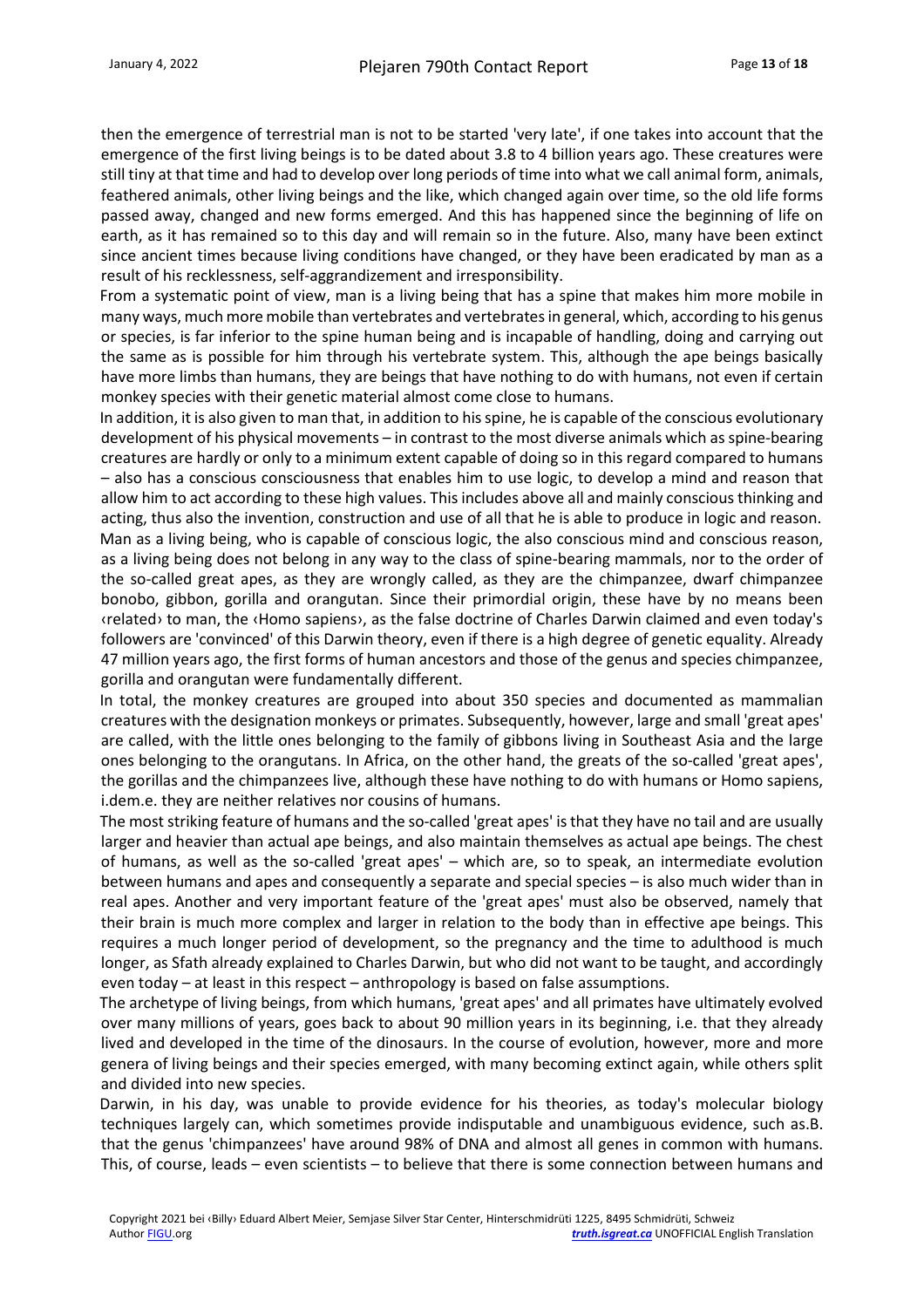the chimpanzee. However, I do not mean from the 98% of DNA and genes that humans are descended from chimpanzees and have the same or a similar line of evolution. This is by no means the case, nor is the scientific theory that the early ancestors of the beings humans and chimpanzees could be 'perhaps cousins'. Think of 'nepotism', because contrary to 'perhaps cousins', it really has to do with a reality. In reality, one cannot deduce that humans and the 'great apes' really have common ancestors, from which the chimpanzees and humans then developed. Due to DNA homologies, the family tree of hominids is clear to independent and independently thinking people even before the invention of molecular biology technology due to DNA homologies for the real proof that humans are not descended from the chimpanzee and is in no way 'cousin-like'. Only real science, in logic and reason, has had incontrovertible evidence for human evolution since ancient times, which is different from that of chimpanzees. This is contrary to the paleontological finds that throughout the 20th century repeatedly brought to light fossils that are believed to have descended from common ancestors of humans and chimpanzees. And since these all come from East Africa, it is erroneously assumed that this proves Darwin's thesis that the cradle of humanity lies in Africa. A theory that does not point to reality, but is far away from it, because the living being man has emerged within 800,000 years 'almost simultaneously' on the different continents of the earth. In addition, the so-called 'great apes' – to which chimpanzees also belong – were from the outset living beings that formed their own intermediate form between the apes and humans.

Since the publication of Darwin's ‹Origin of Species› in 1859, concerns have been raised about the theory of evolution, although science repeatedly claims the opposite and wants to know everything better. Of course, there are always abstruse theses that cause considerable confusion against the reality of real evolution and especially among so-called experts, but the truth of evolution actually looks different than the Darwin theory of the evolution of humans, ape beings and the "intermediate genus" of the so-called "great apes" claims and still has unjustified existence today. Although the molecular method of proof is well advanced today, it cannot really see into the past and what really happened back then.

In his 1859 work ‹Origin of Species›, Darwin actually left the question of the origin of man unanswered, almost excluding it, but his theory left no doubt about what he really thought. He knew well that his theory of evolution would provoke a centuries-long dispute in the world, namely his thesis – which he wisely cultivated in the background – that man descended from the ape, as he also claimed to Sfath. We humans share millions of years of development with apes and 'great apes', but the ape beings and the 'great apes' are not ancestors of us humans.

Of course, evolution takes place over immensely long periods of time, which today cannot be traced in detail, but in human tribal history there is no ancestry between humans and apes or the 'great apes'. This is also evident from a large number of fossil species, which clearly prove this, if properly researched and neutrally assessed and thus not simply the Darwin theory of evolution would be taken as a model again and again. Unfortunately, however, no further research is carried out, but – as usual – a theory that has emerged once it has emerged is held on for so long – which often takes centuries – until finally a tangible proof proves the opposite or reality and its truth. So it behaves the same way with a theory as with a religious or other faith: it is believed in a 'dear God', 'God-Father' and 'God Creator', in 'Jesus Christ' as 'Son of God', in 'Allah' or in 'Shiva', etc., until one day it is proven that everything was just crazy fantasy and a belief in fantasies, but not the truth.

The truth about humans, apes and 'great apes' can easily be proven and understood in the future on the basis of fossil finds of prehistoric humans, because the more such finds are made, the clearer the knowledge of the natural development of man as a being that had nothing to do with ancestors, the apes and 'great apes'. Undoubtedly, the theory of evolution is only a theory, that of a single person, namely that of Charles Darwin. However, this is aimed at a contempt for the human species, which remains until the theory is finally replaced by the knowledge of the truth after a long time – which may take centuries to come.

It is true that theory has broadened our understanding of the cosmos like hardly any other scientific Knowledge before her, because theory is and always remains an incentive to seek and find the truth. Theory has always been and still is the work of one or more people, but theories can and will lead to the truth through new insights – often only after generations – but one day they will be revised and made available to the truth, or they will be realized and promote progress, i.e. evolution or progress. Scientists,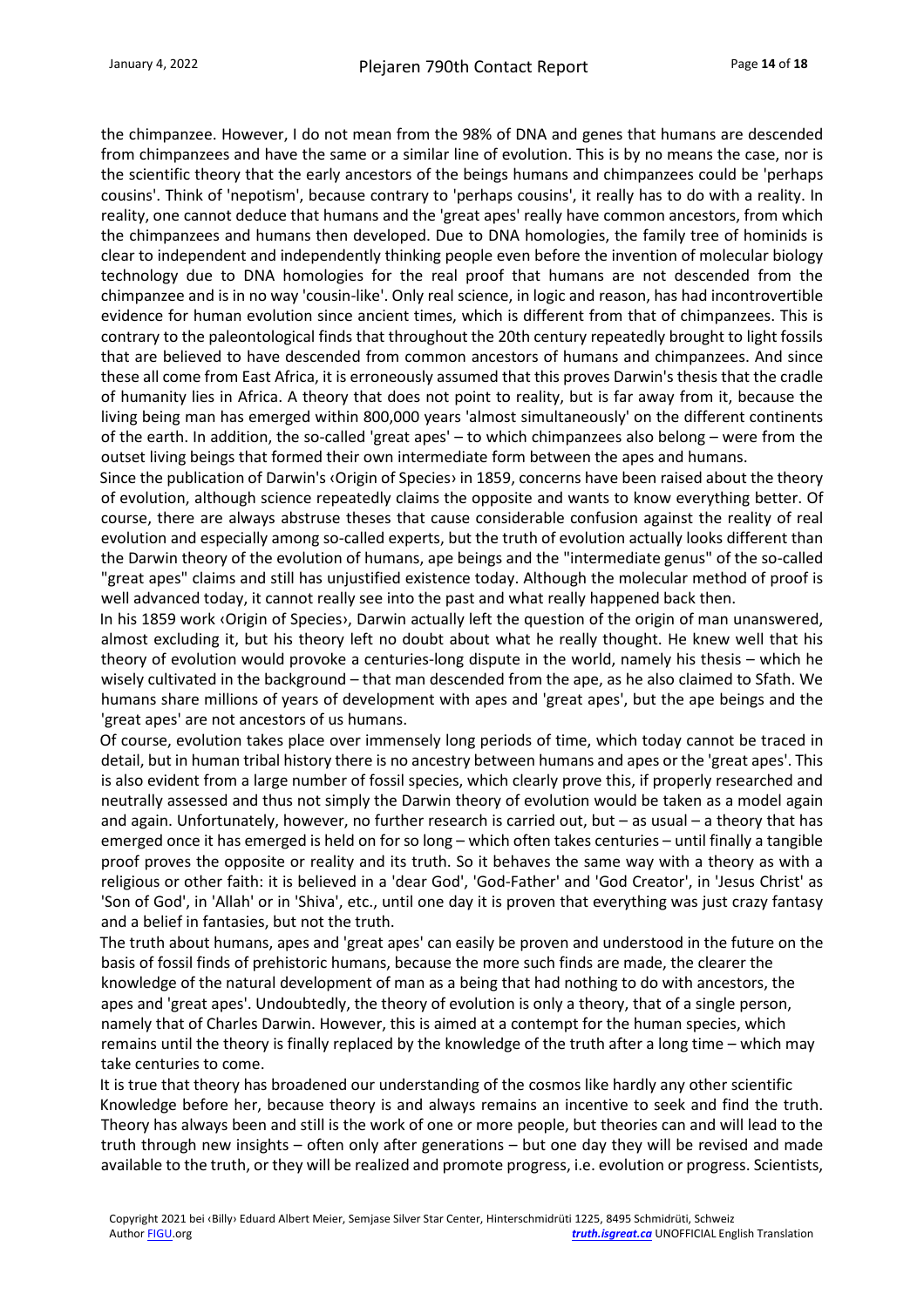physicists and ordinary people will work on the further development and improvement of all things, so that predictions and theories that are made prove to be wrong or right decades or centuries later with the latest equipment and methods, so that theories are recognized as falsehood and thus the truth is recognized, or other theories can be proven as fact.

The situation is similar with the theory of evolution of Charles Darwin, whose scientific achievements and theories should not be diminished in any way, because he resorted to ideas and theories of his time, and from these he finally developed his theory of evolution, which the biologist Jean-Baptiste de Lamarck had conceived, but whose basic idea of heredity was wrong, but Darwin recognized the right mechanism of evolution by exploring the interplay of mutation and selection. According to his knowledge, each living being has developed its own strategies and adapted in the environment, whereby it has been able to assert itself in its habitat and will continue to do so in the future. Thus, one being developed by its strength, others by its instinctive prudence, while others by its enormous resilience or by its extraordinary ability to reproduce. This affected and concerns not only free-moving life forms, but also plant-bound, i.e. also plants, which are successfully and even globally represented in large numbers, and which multiply only impulsively, instinctively or seed-wise, because they do not have an actual brain, as many freemoving life forms are peculiar to.

That's what I learned to say with Sfath, and what I learned from him is all a little different from what earthly science claims. Also, to my knowledge, the earthlings still have no idea that everything is also vibration-dependent, namely on the vibrations of the earth itself, that it is precisely the earth's gravitational vibration that makes it possible for something to grow and thrive. However, not only the gravitational oscillation plays a very decisive role, which emanates from the Earth, but also other aspects that are just as unknown to terrestrial scientists as the gravitational oscillation, which to my knowledge they do not yet know. With these scientists, who usually think they are big and powerful, there can be no question of a real representation of a theory when they put it up, but it is more of a claim that presents something as 'it is so, and basta'. This is then simply thought and acted as 'truth, it is so', which can no longer be opposed. This is precisely because the theory is considered a fixed truth and fact, for centuries or millennia, until one day it is proven that everything is very different from what the theory claimed. Of course, this is not always the case, because theories can be confirmed as correct, but it should always be clear in the case of an individual that it is in any case a theory and only one that can prove to be wrong or right; but this remains simply a theory until one day it is proven as such or as reality.

**Zafenatpaneach** Your explanation, I have to say, is remarkable and correct, considering that it is about 80 years ago that Sfath explained everything to you and that you were able to see and experience with him many processes in the past, which today are interpreted incorrectly or correctly by antiquity research on the basis of molecular biology. However, this should in no way and in fact not mean that the molecular biological results are all wrong, on the contrary, but some are still completely misinterpreted, which correspond to pure assumptions, namely if assumptions and theory are associated with them in such a way that they are considered to be certain. However, such action and behavior can neither be called scientific nor real research. But this will only be proven in the very distant future, when the evolution of man also offers the once emerging technology of time travel the possibilities to explore the past as it really was. But this will take a long time – if it ever becomes a reality, as you said – but then the light of truth will illuminate many things that are still in the dark today. This, if I may use your symbolic comparative.

**Yanarara** Apparently, 2 people have joined forces who understand each other.

**Billy** You mean that Zafenatpaneach and I are like the ...

**Yanarara** Yes, the ...

**Bermunda** The little ones, as you call them, indicate that they have finished their work and are already in retreat. They make you greet you, and in the future you should no longer be bothered by the religious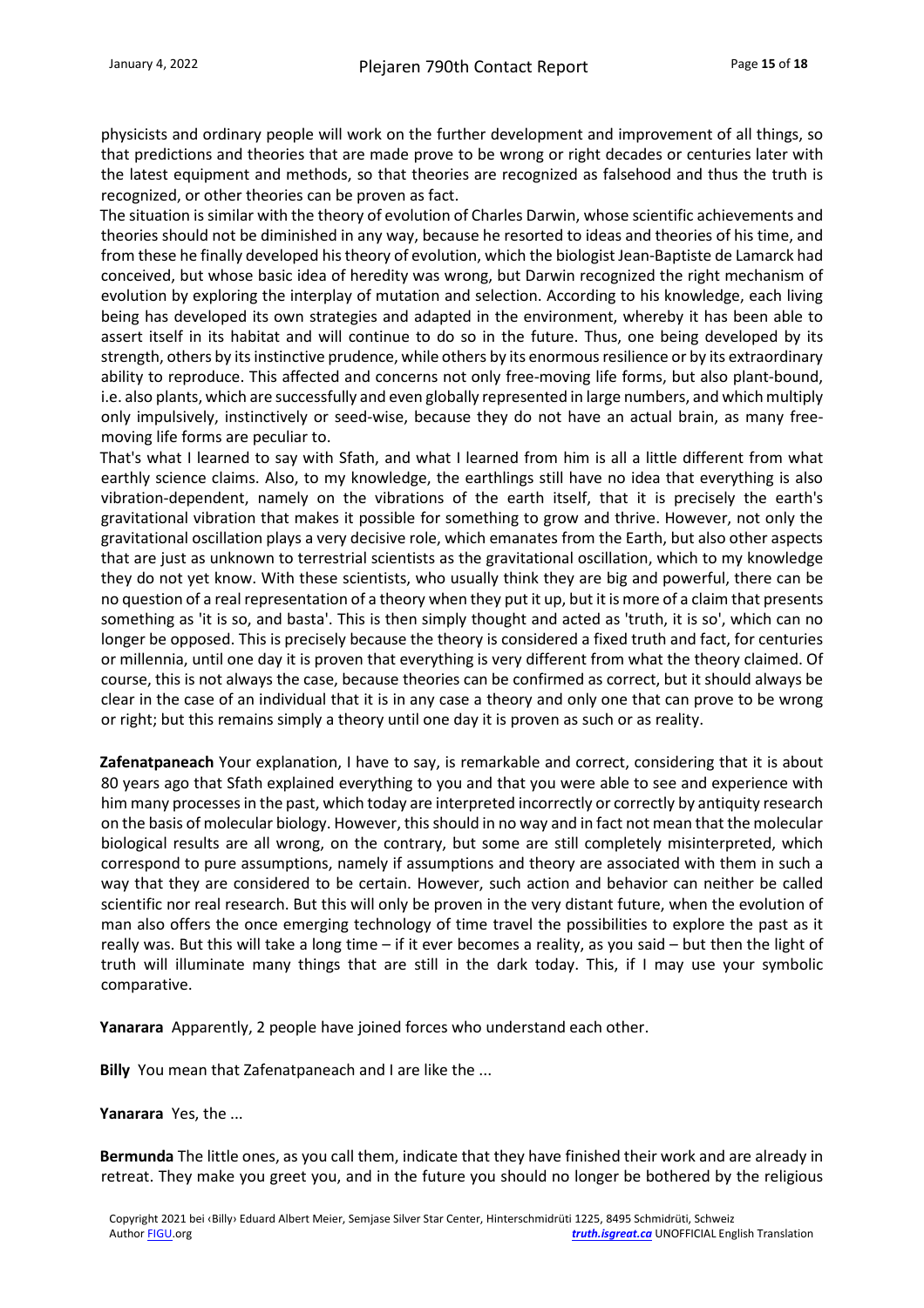forces in such a way that every word in the computer is interspersed with other letters, numbers and characters in such a way that it can no longer be deciphered. But you should be patient for a few days before you use your computer again extensively.

**Billy** I will take that to heart. – Please say my heartfelt thanks to the knobs, and that I will at least stick to what they say.

**Bermunda** You can talk to Arlion, this is the Ziltoner who speaks German and would like to exchange a few words with you.

**Billy** Then, of course, I'll talk to him.

**Bermunda** Then say, he hears you.

**Billy** Hi Arlion.

**Arlion** Yes, I hear you, Edward. I am pleased to be able to discuss a lot with you. But it should ... ... ...

**Billy** OK, then I don't call up this conversation later and so I don't record it. ... ... ...

**Zafenatpaneach** Then, if you allow me, my friend, I will ask you how you at FIGU are currently behaving towards the plague that is spreading more and more on earth? We do not say anything about this at the moment, because Ptaah is absent for a long time and no information is disseminated by him with us. But we wonder how you relate to everything, because we know that the plague is spreading rapidly all over the planet.

**Billy** Our behavior remains neutral, so anyone who wants to be vaccinated should be vaccinated, because the will is and remains a purely private matter – one person can do this unscathed, others play with health or with life. So the decision lies with each person himself, just whether he decides for the pros or cons, because it is simply not acceptable that in this relationship someone can take over and decide the responsibility and the pros and cons for another person. The responsibility in this regard lies solely with each individual person, unless he is not able to do so as a result of an impairment of consciousness, and consequently is able to decide responsibly for him. However, this is not the case with normal people, so they have to think and decide responsibly in every respect. So we at FIGU are not allowed to give any advice – I personally don't do that either, not even with my family members, as well as with the FIGU members or in the circle of acquaintances and friends – and have to leave it to each individual person to decide for themselves for a pros or cons or for a yes or no. Something else must not be under any circumstances, and if something else is ordered, e.B. if a prescribed vaccination is considered by a government, then this is not of the law, but dictatorial and violent, from which inevitably arises popular violence and destruction and ultimately causes deaths. What needs to be done is the following, but what has not been done by each individual and incompetent government on Earth:

1. The official or governmental preventive measures alone must be taken, prescribed and carried out at the beginning of an epidemic or pandemic. This is the absolute and unavoidable duty of any government that is absolutely responsible and responsible for the well-being and health of the people. This duty, however, was only partially and irresponsibly exercised and also for too short a time, consequently the corona epidemic could spread rapidly worldwide and so far claim well over 6 million deaths.

It was only partially ordered by the obviously incompetent rulers, who only have a big mouth and are incapable of governing, what should have been in order to stop and end the epidemic that was only just beginning. But since this was not done in the way that should have been done – which the peoples would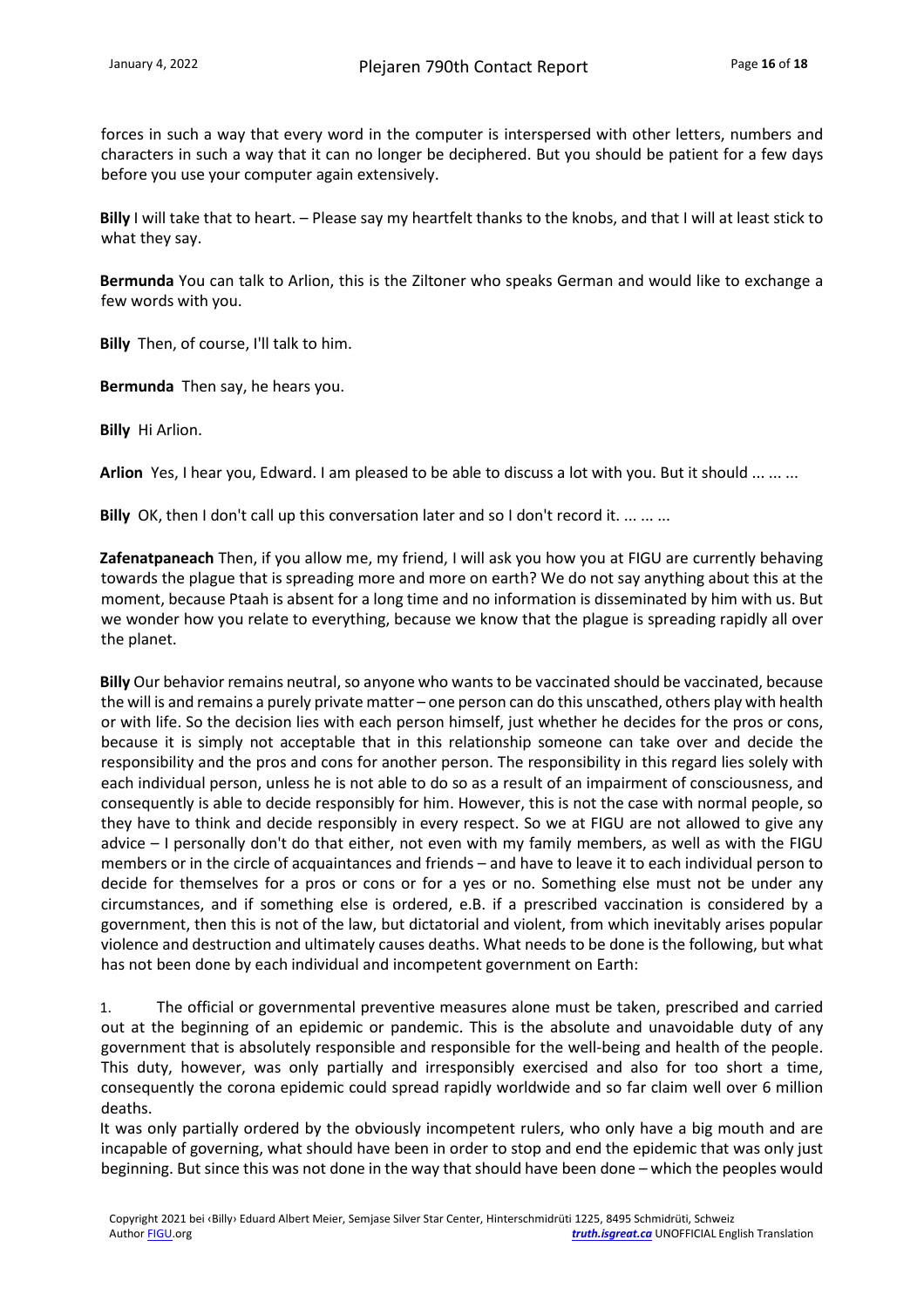have done without murmuring and growling and without demonstrations and destruction, because fear and, on the other hand, enough reason were still present – it turned out that the whole thing degenerated into a pandemic and ultimately into an uprising through demonstrations, Violence and destruction of human achievements of the peoples could degenerate. By not strictly ordering and implementing what was right and necessary and not long enough – which would have taken about 4-6 months and, of course, paralyzed large parts of the almost entire economy – by governments, everything could degenerate into a pandemic. But instead of everything being pulled through, an up and down of the whole thing was ordered, that is, the mask wearing and keeping the distance as well as the lockdown and the measures in general were only ordered for a short time, then lifted again in order to put them back into force, lift them again and order them again. This inevitably led large masses of peoples into confusion and rebellion, for it was recognized that the rulers were incapable of their office and invented and ordered nonsense. This has automatically called lateral thinkers, conspiracy theorists and plague negators or epidemic deniers on the scene. in particular through the emergence of vaccination with vaccines, which were insufficiently tested from the very beginning and simply used untested and are still used in this way today. The fact that since then 'free' has been tested on humanity in this way and that it has been misused as a welcome 'experimental carnickel' does not seem to bother anyone. The fact is, however, that since the use of untested vaccines, many thousands of vaccine deaths have been reported all over the world. Various people have health constitutions that do not meet the requirements of the vaccines in any way, while others are immune to them, or are beaten in later years with nasty long-term consequences, whereby it will not be recognized that these lead back to the corona vaccination with harmful vaccines. But what should rightly be done when the corona epidemic began to run rampant, but what the incompetent rulers of all states did not do, but responsibly did not consider in any way, but overslept, is the following:

- 1. A general and popular and absolutely unavoidable lockdown.
- 2. The mandatory wearing of suitable FFP2 respirators.
- 3. The unavoidable distance between people.
- 4. The necessary duration of these measures of at least 3-6 months.
- 5. Complete isolation of known infected persons, with adequate care.
- 6. Necessary state food supply for disease-isolated persons.
- 7. State control with regard to compliance with the prescribed security measures.

2. At the very beginning of an epidemic – whether epidemic or pandemic – the spread of the epidemic must be determined and carried out by the government with appropriate and long-term safeguarding measures, since at this time the peoples are still responsive to reasonable behavior and action, which will subside over time when failures become visible. Also, skeptics, conspiracy theorists, negators and deniers will appear over time, if the rulers, out of inability do not order and carry out everything at the beginning of a plague in such a way that is intended to contain a plague and must be reasonably prescribed to the peoples. The freedom of the individual must be taken into account and respected in all circumstances, in particular with regard to the voluntary nature of vaccination, which in one way or another falls within the scope of self-decision which must not be affected by the force of a state regulation or by a wrong justification, attitude, fear or the behaviour of other people.

What would be the right and duty of a capable government refers to the fact that it decides in every respect the right thing for the respective people and has it carried out, in order to guarantee them the best possible well-being and the safety of health and life without violence, dictatorship and in freedom.

This is what I have learned to say about the whole and throughout my life, what I really understand by freedom and responsibility for humanity, as this applies equally to all people and must not be changed by the greed for power, the stupidity or incompetence of the rulers.